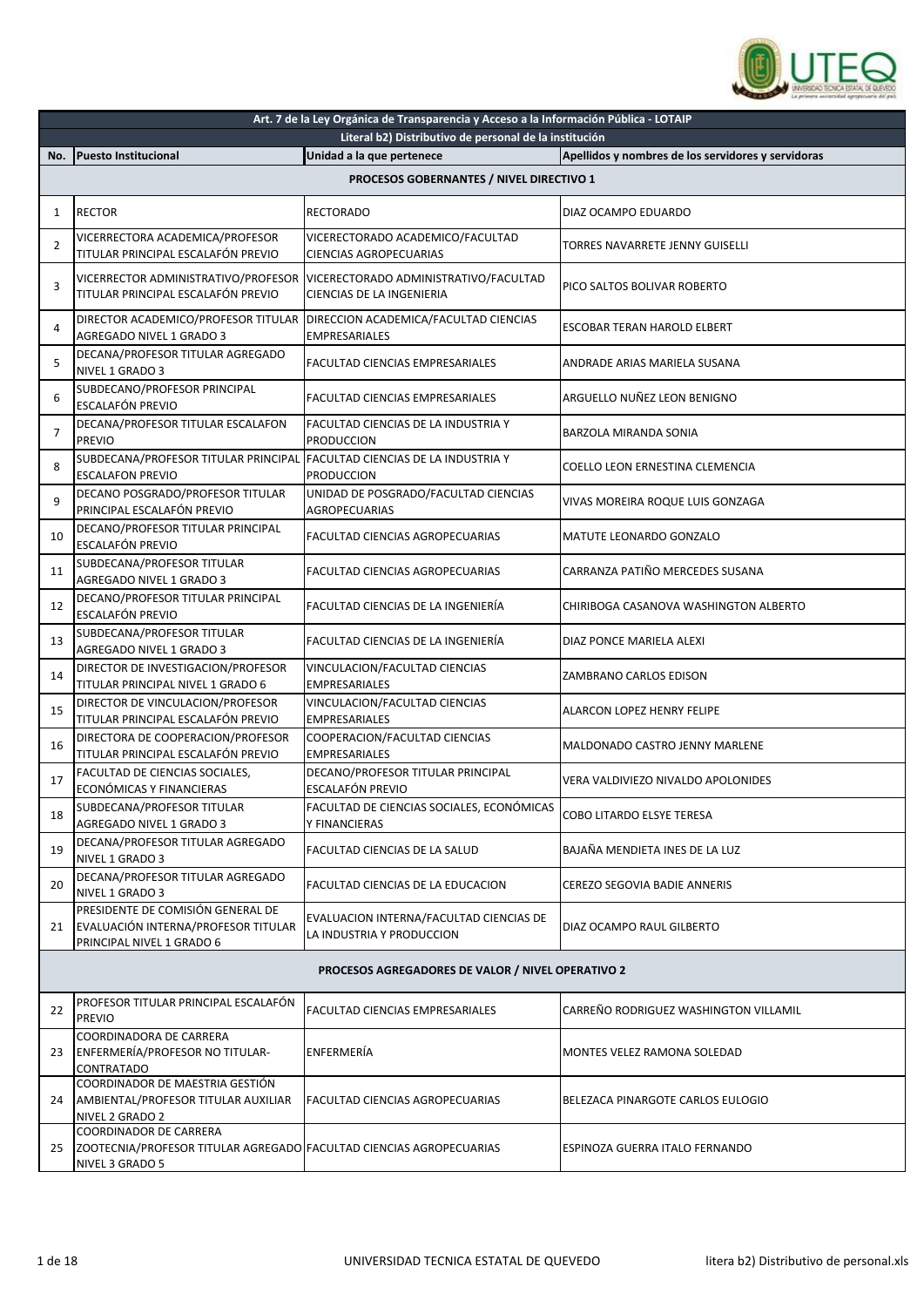

| 26 | COORDINADOR DE LA CARRERA INGENIERÍA<br>FORESTAL/PROFESOR NO TITULAR-<br>CONTRATADO                                                                               | FACULTAD CIENCIAS AGROPECUARIAS                              | LOPEZ TOBAR ROLANDO MANUEL         |
|----|-------------------------------------------------------------------------------------------------------------------------------------------------------------------|--------------------------------------------------------------|------------------------------------|
| 27 | COORDINADORA DE LA CARRERA<br>INGENIERÍA AGRONÓMICA/PROFESOR NO<br>TITULAR-CONTRATADO                                                                             | FACULTAD CIENCIAS AGROPECUARIAS                              | VELEZ RUIZ MAYRA CAROLINA          |
| 28 | COORDINADORA DE CARRERA DE<br>INGENIERÍA AGROPECUARIA / PROFESOR NO FACULTAD CIENCIAS AGROPECUARIAS<br>TITULAR-CONTRATADO                                         |                                                              | VELIZ ZAMORA DIANA VERONICA        |
| 29 | COORDINADOR DE CARRERA<br>INDUSTRIAL/PROFESOR TITULAR<br>AGREGADO NIVEL 1 GRADO 3                                                                                 | FACULTAD CIENCIAS DE LA INDUSTRIA Y<br><b>PRODUCCION</b>     | <b>BAQUE MITE LEONARDO ARTURO</b>  |
| 30 | COORDINADOR CARRERA DE INGENIERÍA<br>AGROINDUSTRIAL ; PROFESOR NO TITULAR-<br>CONTRATADO                                                                          | FACULTAD CIENCIAS DE LA INDUSTRIA Y<br><b>PRODUCCION</b>     | BERNAL GUTIERREZ AZUCENA ELIZABETH |
| 31 | PROFESOR TITULAR PRINCIPAL NIVEL 1<br>GRADO 6                                                                                                                     | FACULTAD CIENCIAS DE LA INGENIERÍA                           | OVIEDO BAYAS BYRON WLADIMIR        |
| 32 | COORDINADORA DE CARRERA<br>ALIMENTOS/PROFESOR NO TITULAR-<br>CONTRATADO                                                                                           | FACULTAD CIENCIAS DE LA INDUSTRIA Y<br><b>PRODUCCION</b>     | ERAZO SOLORZANO CYNTIA YADIRA      |
| 33 | <b>COORDINADOR DE CARRERA</b><br>MECANICA/PROFESOR TITULAR PRINCIPAL<br><b>ESCALAFON PREVIO</b>                                                                   | FACULTAD CIENCIAS DE LA INGENIERÍA                           | ALCOCER QUINTEROS RUBEN PATRICIO   |
| 34 | <b>COORDINADOR DE CARRERA</b><br>ECOTURISMO/PROFESOR TITULAR<br>AGREGADO NIVEL 1 GRADO 3                                                                          | FACULTAD CIENCIAS DE LA INGENIERÍA                           | MORENO VERA ANA NOEMI              |
| 35 | <b>COORDINADOR DE CARRERA</b><br>ELECTRICA/PROFESOR TITULAR PRINCIPAL<br><b>ESCALAFON PREVIO</b>                                                                  | FACULTAD CIENCIAS DE LA INGENIERÍA                           | MURILLO OVIEDO JORGE PATRICIO      |
| 36 | COORDINADOR DE LA CARRERA ING.<br>SISTEMAS, ING.EN DISEÑO GRÁFICO Y<br>MULTIMEDIA/PROFESOR NO TITULAR-<br>CONTRATADO                                              | FACULTAD CIENCIAS DE LA INGENIERÍA                           | ZAMBRANO VEGA CRISTIAN GABRIEL     |
| 37 | COORDINADOR DE LA CARRERA INGENIERÍA<br>EN TELEMÁTICA/PROFESOR NO TITULAR-<br>CONTRATADO                                                                          | FACULTAD CIENCIAS DE LA INGENIERÍA                           | ZHUMA MERA EMILIO RODRIGO          |
| 38 | <b>COORDINADOR DE CARRERA GESTION</b><br>EMPRESARIAL; COORDINADOR CARRERA DE<br><b>GESTION DEL TALENTO</b><br>HUMANO/PROFESOR TITULAR AUXILIAR<br>NIVEL 1 GRADO 1 | <b>FACULTAD CIENCIAS EMPRESARIALES</b>                       | CALERO LARA MAGALY GIOCONDA        |
| 39 | COORDINADOR DE CARRERA CONTABILIDAD<br>Y AUDITORIA/PROFESOR NO TITULAR-<br><b>CONTRATADO</b>                                                                      | FACULTAD CIENCIAS EMPRESARIALES                              | GUZMAN MACIAS MARIA DEL CARMEN     |
| 40 | COORDINADORA DE CARRERA MARKETING;<br>COORDINADOR DE CARRERA DE<br>ADMINISTRACION PUBLICA/PROFESOR<br>TITULAR AGREGADO NIVEL 1 GRADO 3                            | FACULTAD CIENCIAS EMPRESARIALES                              | MUÑOZ MACÍAS SANDRA CECILIA        |
| 41 | COORDINADOR DE CARRERA ECONOMIA;<br><b>COORDINADOR CARRERA</b><br>FINANZAS/PROFESOR PRINCIPAL<br>ESCALAFÓN PREVIO                                                 | FACULTAD CIENCIAS EMPRESARIALES                              | YELA BURGOS ROGER TOMAS            |
| 42 | COORDINADOR DE CARRERA GESTION<br>EMPRESARIAL Y GESTIÓN PUBLICA Y<br>MUNICIPAL/PROFESOR TITULAR AGREGADO<br>NIVEL 1 GRADO 3                                       | UNIDAD DE ESTUDIOS A DISTANCIA                               | HARO CHONG ALEXANDRA ELIZABETH     |
| 43 | COORDINADORA DE CARRERA MARKETING,<br>CARRERA CONTABILIDAD Y<br>AUDITORIA/PROFESOR TITULAR AGREGADO<br>NIVEL 1 GRADO 3                                            | UNIDAD DE ESTUDIOS A DISTANCIA                               | PLUA PANTA KARINA ALEXANDRA        |
| 44 | COORDINADOR AGROECOLOGIA Y<br>DESARROLLO SOSTENIBLE/PROFESOR<br>TITULAR AGREGADO NIVEL 1 GRADO 3                                                                  | UNIDAD DE POSGRADO/FACULTAD CIENCIAS<br><b>AGROPECUARIAS</b> | REYEZ PEREZ JUAN JOSE              |
| 45 | COORDINADORA AGRONOMIA, MENCION<br>PRODUCCION AGRICOLA/PROFESOR<br>TITULAR PRINCIPAL ESCALAFÓN PREVIO                                                             | UNIDAD DE POSGRADO/FACULTAD CIENCIAS<br><b>AGROPECUARIAS</b> | TORRES NAVARRETE ENMA DANIELLY     |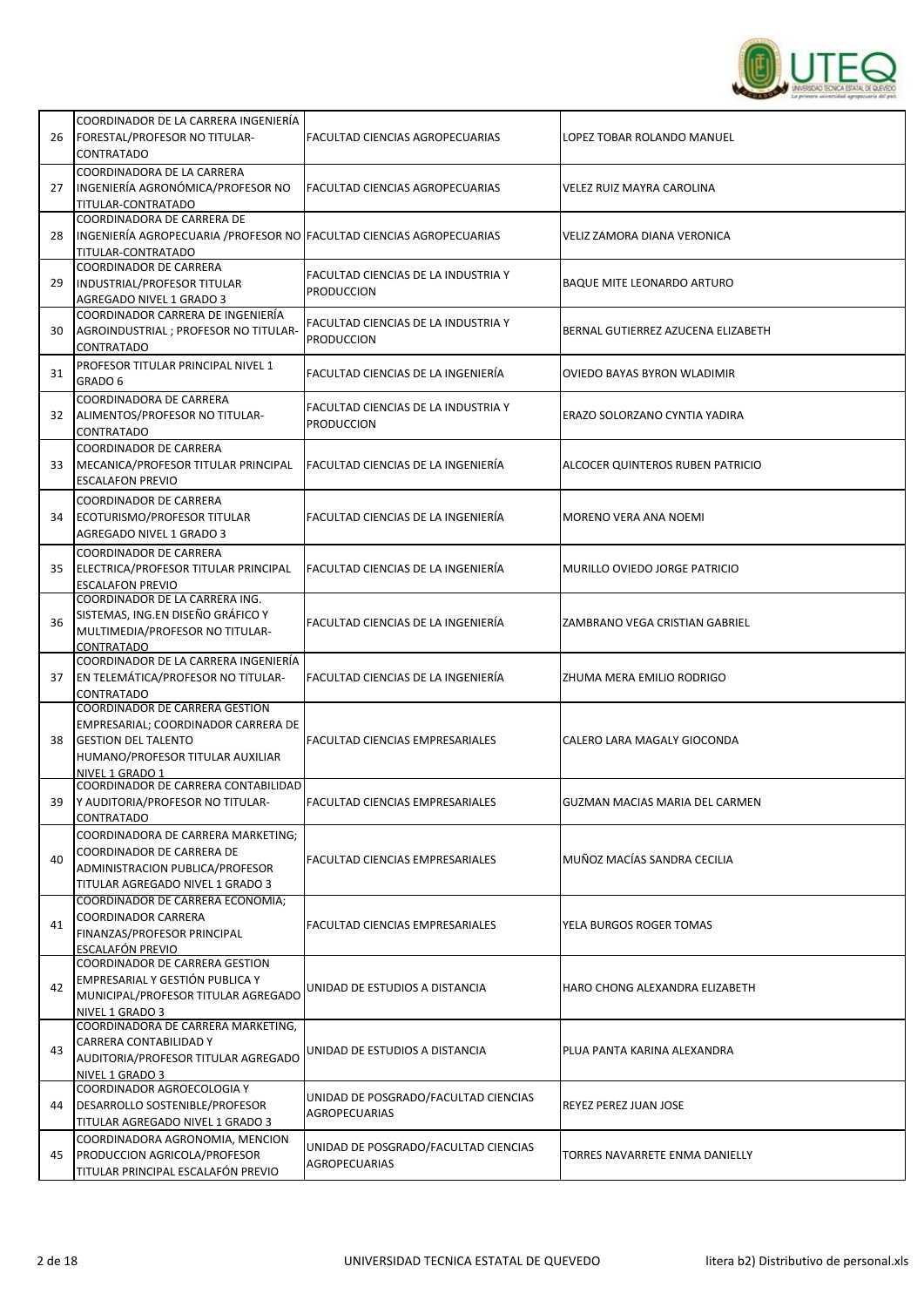

| 46 | <b>COORDINADOR EN PRODUCCION</b><br>ANIMAL/PROFESOR TITULAR PRINCIPAL<br>NIVEL 1 GRADO 6                                                        | UNIDAD DE POSGRADO/FACULTAD CIENCIAS<br>AGROPECUARIAS                | ZAMBRANO GRACIA DELSITO DIFILO        |
|----|-------------------------------------------------------------------------------------------------------------------------------------------------|----------------------------------------------------------------------|---------------------------------------|
| 47 | COORDINADORA EDUCACION, MENCION<br>ORIENTACION EDUCATIVA/PROFESOR<br>TITULAR AGREGADO NIVEL 1 GRADO 3                                           | UNIDAD DE POSGRADO/FACULTAD CIENCIAS DE<br>LA EDUCACION              | CARDENAS ZEA MIRIAM PATRICIA          |
| 48 | <b>COORDINADOR EN</b><br>ACUICULTURA/PROFESOR TITULAR<br>PRINCIPAL ESCALAFÓN PREVIO                                                             | UNIDAD DE POSGRADO/FACULTAD CIENCIAS DE<br>LA INDUSTRIA Y PRODUCCION | RODRIGUEZ TOBAR JORGE MAGNO           |
| 49 | COORDINADORA DESARROLLO LOCAL,<br>MENCION PLANIFICACION, DESARROLLO Y<br>ORDENAMIENTO TERRITORIAL/PROFESOR<br>TITULAR PRINCIPAL NIVEL 1 GRADO 6 | UNIDAD DE POSGRADO/FACULTAD CIENCIAS DE<br>LA INGENIERIA             | <b>GONZALEZ OZORIO BETTY BEATRIZ</b>  |
| 50 | COORDINADOR EN CONTABILIDAD Y<br><b>AUDITORIA/PROFESOR TITULAR PRINCIPAL</b><br>NIVEL 1 GRADO 6                                                 | UNIDAD DE POSGRADO/FACULTAD CIENCIAS<br><b>EMPRESARIALES</b>         | BOZA VALLE JHON ALEJANDRO             |
| 51 | COORDINADORA EN ADMINISTRACION DE<br>MPRESAS/PROFESOR TITULAR PRINCIPAL<br>NIVEL 1 GRADO 6                                                      | UNIDAD DE POSGRADO/FACULTAD CIENCIAS<br><b>EMPRESARIALES</b>         | MANJARREZ FUENTES NELLY NARCISA       |
| 52 | <b>COORDINADOR DE</b><br>MAESTRIAPEDAGOGÍA/PROFESOR TITULAR<br>PRINCIPAL ESCALAFÓN PREVIO                                                       | UNIDAD DE POSGRADO/FACULTAD CIENCIAS<br><b>EMPRESARIALES</b>         | PASTRANO QUINTANA EDGAR VICENTE       |
| 53 | COORDINADORA DE EDUCACION<br>CONTINUA/PROFESOR TITULAR AUXILIAR<br>NIVEL 1 GRADO 1                                                              | UNIDAD DE POSGRADO/UNIDAD DE ESTUDIOS A<br><b>DISTANCIA</b>          | ALVAREZ MORALES ELSA LEUVANY          |
| 54 | <b>TECNICO ADMINISTRATIVO</b>                                                                                                                   | <b>RECTORADO</b>                                                     | VELIZ INTRIAGO MARIA BEATRIZ          |
| 55 | CONSERJE                                                                                                                                        | <b>RECTORADO</b>                                                     | ZAMBRANO LOPEZ GERMANIA JANETH        |
| 56 | ANALISTA DE AUTORIDAD UNIVERSITARIA                                                                                                             | VICERECTORADO ACADEMICO                                              | PALLO VELAÑA MONICA AMPARO            |
| 57 | ANALISTA DE AUTORIDAD UNIVERSITARIA                                                                                                             | VICERECTORADO ADMINISTRATIVO                                         | <b>GOMEZ PONGUILLO EVA RUTH</b>       |
| 58 | <b>TECNICO ADMINISTRATIVO</b>                                                                                                                   | DIRECCION ACADEMICA                                                  | GANCHOZO LOOR MELIDA HERMELINDA       |
| 59 | ANALISTA DE TECNOLOGIAS DE LA<br><b>INFORMACION 2</b>                                                                                           | TECNOLOGIAS DE LA INFORMACION/DIRECCION<br>ACADEMICA                 | CEDEÑO SALAZAR CLOTARIO BLADIMIR      |
| 60 | ANALISTA DE TECNOLOGIAS DE LA<br><b>INFORMACION 1</b>                                                                                           | TECNOLOGIAS DE LA INFORMACION/DIRECCION<br>ACADEMICA                 | SEMINARIO HOLGUIN JUAN MEISAEL        |
| 61 | ANALISTA DE TECNOLOGIAS DE LA<br><b>INFORMACION 1</b>                                                                                           | TECNOLOGIAS DE LA INFORMACION/DIRECCION<br><b>ACADEMICA</b>          | <b>BARCO MORAN BYRON GONZALO</b>      |
| 62 | ANALISTA DE TECNOLOGIAS DE LA<br><b>INFORMACION 1</b>                                                                                           | TECNOLOGIAS DE LA INFORMACION/DIRECCION<br>ACADEMICA                 | OÑATE ESPINOZA JOHN ALEXANDER         |
| 63 | TECNICO ADMINISTRATIVO                                                                                                                          | UNIDAD DE INVESTIGACION                                              | CHILUISA TRIANA NORA FERNANDA         |
| 64 | LABORATORISTA - LABORATORIO DE<br><b>BIOTECNOLOGIA</b>                                                                                          | UNIDAD DE INVESTIGACION-LABORATORIO DE<br><b>BIOTECNOLOGIA</b>       | MENDOZA LEON ANTONIO FRANCISCO        |
| 65 | TECNICO DE INVESTIGACION LOES                                                                                                                   | UNIDAD DE INVESTIGACION-LABORATORIO                                  | CEDEÑO MOREIRA ANGEL VIRGILIO         |
| 66 | TECNICO DE INVESTIGACION LOES                                                                                                                   | <b>INVESTIGACION</b>                                                 | MACIAS VELIZ JOSE NOLBERTO            |
| 67 | ANALISTA DE PLANIFICACION 1                                                                                                                     | DIRECCIÓN DE PLANIFICACIÓN Y DESARROLLO<br>UNIVERSITARIO             | RODRIGUEZ VELEZ YOCONDA PILAR         |
| 68 | ANALISTA DE PLANIFICACION 1                                                                                                                     | DIRECCIÓN DE PLANIFICACIÓN Y DESARROLLO<br>UNIVERSITARIO             | BRIONES CHILAN ERASMO LIDER           |
| 69 | ANALISTA DE TALENTO HUMANO 2                                                                                                                    | <b>TALENTO HUMANO</b>                                                | FAJARDO ROMERO JESSICA DEL ROCIO      |
| 70 | ANALISTA DE TALENTO HUMANO 1                                                                                                                    | TALENTO HUMANO                                                       | <b>GANCHOZO FLOREANO AMERICA INES</b> |
| 71 | ANALISTA DE TALENTO HUMANO 1                                                                                                                    | <b>TALENTO HUMANO</b>                                                | CEDEÑO ANDRADE VICTOR ANTONIO         |
| 72 | ANALISTA DE TALENTO HUMANO 2                                                                                                                    | TALENTO HUMANO                                                       | CARDENAS MOLINA CARMEN VIRGINIA       |
| 73 | ANALISTA DE TALENTO HUMANO 2                                                                                                                    | TALENTO HUMANO                                                       | ORTIZ BASANTES MERY ARACELY           |
| 74 | ESPECIALISTA EN SEGURIDAD E HIGIENE<br>OCUPACIONAL                                                                                              | <b>TALENTO HUMANO</b>                                                | RODRIGUEZ GUALE JOSE LEONARDO         |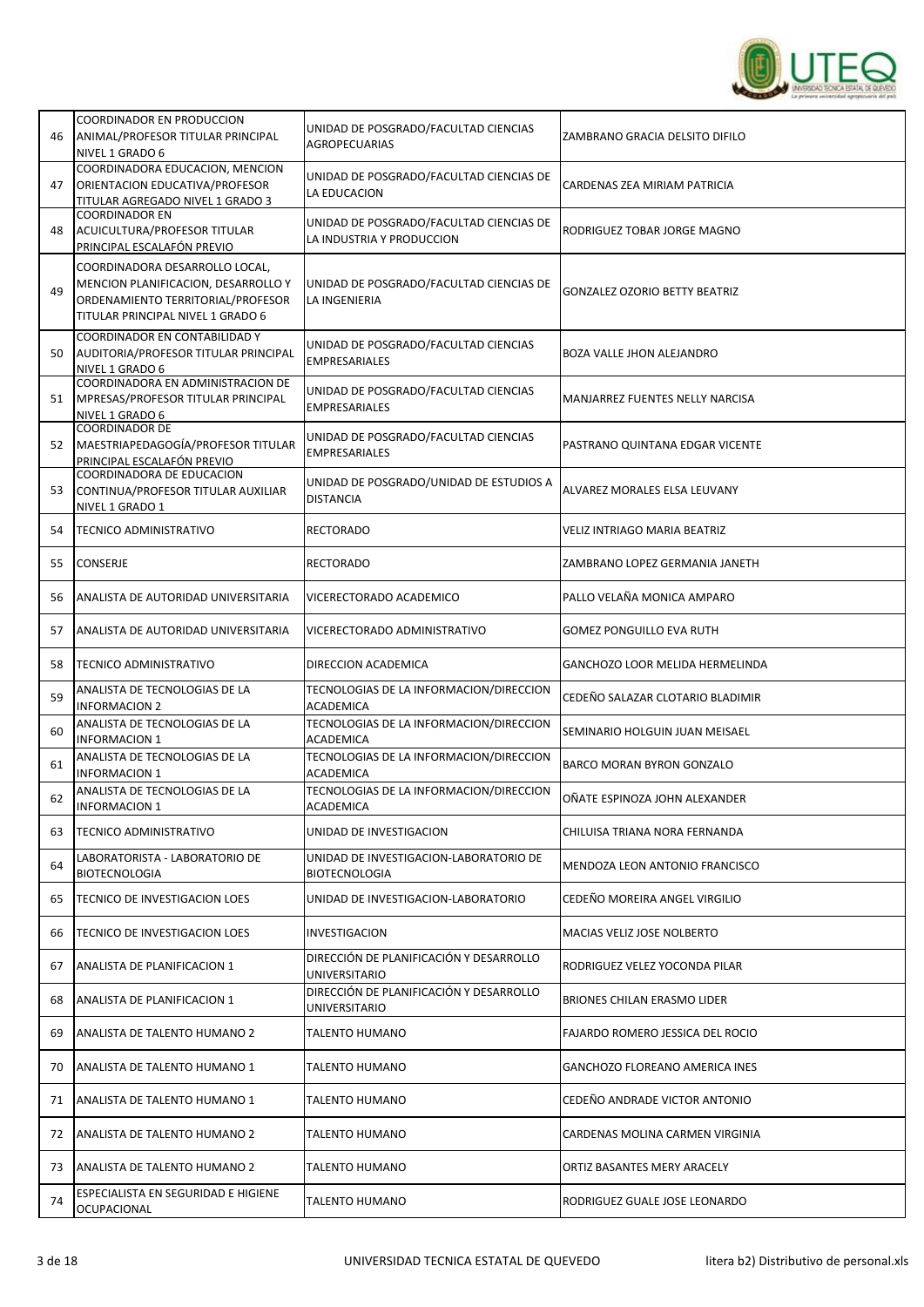

| 75  | <b>MEDICO OCUPACIONAL</b>                             | TALENTO HUMANO/SERVICIOS MEDICOS               | <b>GARCIA SABANDO ROMULO ISAIAS</b>   |
|-----|-------------------------------------------------------|------------------------------------------------|---------------------------------------|
| 76  | CONSERJE                                              | <b>TALENTO HUMANO</b>                          | SOLIS BARROS WASHINGTON EDUARDO       |
| 77  | ANALISTA DE COMPRAS PUBLICAS 2                        | <b>COMPRAS PUBLICAS</b>                        | AREVALO TOBAR YUNI ELIZABETH          |
| 78  | ANALISTA DE COMPRAS PUBLICAS 1                        | COMPRAS PUBLICAS                               | FIGUEROA QUILA LAURA ELVIRA           |
| 79  | ANALISTA DE COMPRAS PUBLICAS 2                        | <b>COMPRAS PUBLICAS</b>                        | ROSADO MONTOYA MILDRED LILI           |
| 80  | ANALISTA DE COMPRAS PUBLICAS 1                        | COMPRAS PUBLICAS                               | VASQUEZ HERRERA ADELAIDA MARITZA      |
| 81  | ANALISTA DE ACTIVOS FIJOS                             | CONTROL DE BODEGA                              | ROBINSON VERA EDISON GABRIEL          |
| 82  | ASISTENTE DE ACTIVOS FIJOS                            | CONTROL DE ACTIVOS Y BODEGA                    | PALACIOS GOMEZ IRVING ANTONIO         |
| 83  | ASISTENTE DE CONTROL DE BODEGA                        | CONTROL DE ACTIVOS Y BODEGA                    | TOALA BAQUE ANGEL MANUEL              |
| 84  | ASISTENTE DE CONTROL DE BIENES                        | CONTROL DE ACTIVOS Y BODEGA                    | LOPEZ BAJAÑA JOSE ALEJANDRO           |
| 85  | <b>TRABAJADOR SOCIAL</b>                              | BIENESTAR UNIVERSITARIO                        | FERNANDEZ HIDALGO ELSA DE JESUS       |
| 86  | <b>TRABAJADOR SOCIAL</b>                              | BIENESTAR UNIVERSITARIO                        | PICO VINCES RAQUEL MARITZA            |
| 87  | PSICOLOGA                                             | BIENESTAR UNIVERSITARIO                        | RIVADENEIRA INTRIAGO MARIANA JESUS    |
| 88  | PROMOTOR UNIVERSITARIO (CORO)                         | BIENESTAR UNIVERSITARIO                        | VILLON VILLEGAS MAGNO RICARDO         |
| 89  | ASISTENTE DE PROMOTOR UNIVERSITARIO                   | <b>BIENESTAR UNIVERSITARIO</b>                 | ALARCON LOPEZ JUAN JONNY              |
| 90  | ASISTENTE DE PROMOTOR UNIVERSITARIO                   | BIENESTAR UNIVERSITARIO                        | SANCHEZ CORDOVA ADELAIDA JACKELINE    |
| 91  | ASISTENTE DE PROMOTOR UNIVERSITARIO                   | <b>BIENESTAR UNIVERSITARIO</b>                 | JARAMILLO OLIVO GUILLERMO BARTOLO     |
| 92  | ASISTENTE DE PROMOTOR UNIVERSITARIO                   | <b>BIENESTAR UNIVERSITARIO</b>                 | MORAN SUAREZ FERNANDO DANIEL          |
| 93  | ASISTENTE DE PROMOTOR UNIVERSITARIO                   | BIENESTAR UNIVERSITARIO                        | MIRANDA ULLON SANTOS JUAN             |
| 94  | ASISTENTE DE PROMOTOR UNIVERSITARIO                   | <b>BIENESTAR UNIVERSITARIO</b>                 | PEREZ CARRANZA JORGE SANTIAGO         |
| 95  | <b>MEDICO GENERAL</b>                                 | SERVICIOS MEDICOS                              | LOOR INTRIAGO MIRYAN MARIA            |
| 96  | <b>ENFERMERA</b>                                      | SERVICIOS MEDICOS                              | ALVAREZ AYALA GABRIELA ADRIANA        |
| 97  | ODONTOLOGO                                            | SERVICIOS MEDICOS                              | SOLANO CHICHANDE CRISTHIAN DAVID      |
| 98  | ANALISTA DE TECNOLOGIAS DE LA<br><b>INFORMACION 1</b> | TECNOLOGÍAS DE LA INFORMACION                  | ULLOA CALERO MERCY MAGDALENA          |
| 99  | ANALISTA DE TECNOLOGIAS DE LA<br><b>INFORMACION 1</b> | TECNOLOGÍAS DE LA INFORMACION                  | MORA SEGURA ANGEL WASHINGTON          |
| 100 | ANALISTA DE TECNOLOGIAS DE LA<br><b>INFORMACION 1</b> | TECNOLOGÍAS DE LA INFORMACION                  | TOAZA FIERRO GERARDO EUSCADY          |
| 101 | ANALISTA DE TECNOLOGIAS DE LA<br><b>INFORMACION 2</b> | TECNOLOGÍAS DE LA INFORMACION                  | AGUIRRE PEREZ MARGOTH DE LAS MERCEDES |
| 102 | ANALISTA DE TECNOLOGIAS DE LA<br><b>INFORMACION 2</b> | TECNOLOGÍAS DE LA INFORMACION                  | CHAVEZ BOZA BETTY MARGARITA           |
| 103 | <b>LABORATORISTA</b>                                  | TECNOLOGÍAS DE LA INFORMACION                  | IBARRA ALAVA MERY YOLANDA             |
| 104 | <b>LABORATORISTA</b>                                  | TECNOLOGÍAS DE LA INFORMACION-<br>LABORATORIOS | <b>BRAULIO JORGE PATRICIO</b>         |
| 105 | ASISTENTE DE LABORATORIO                              | TECNOLOGÍAS DE LA INFORMACION-<br>LABORATORIOS | GARCIA SANGOQUIZA GINA MAGALY         |
|     | 106 ASISTENTE DE LABORATORIO                          | TECNOLOGÍAS DE LA INFORMACION-<br>LABORATORIOS | MORALES ALVAREZ MAGELA MERCEDES       |
| 107 | ASISTENTE DE TECNOLOGIAS DE LA<br><b>INFORMACION</b>  | TECNOLOGÍAS DE LA INFORMACION-<br>LABORATORIOS | MONCAYO ALMEIDA FRANKLIN JOSE         |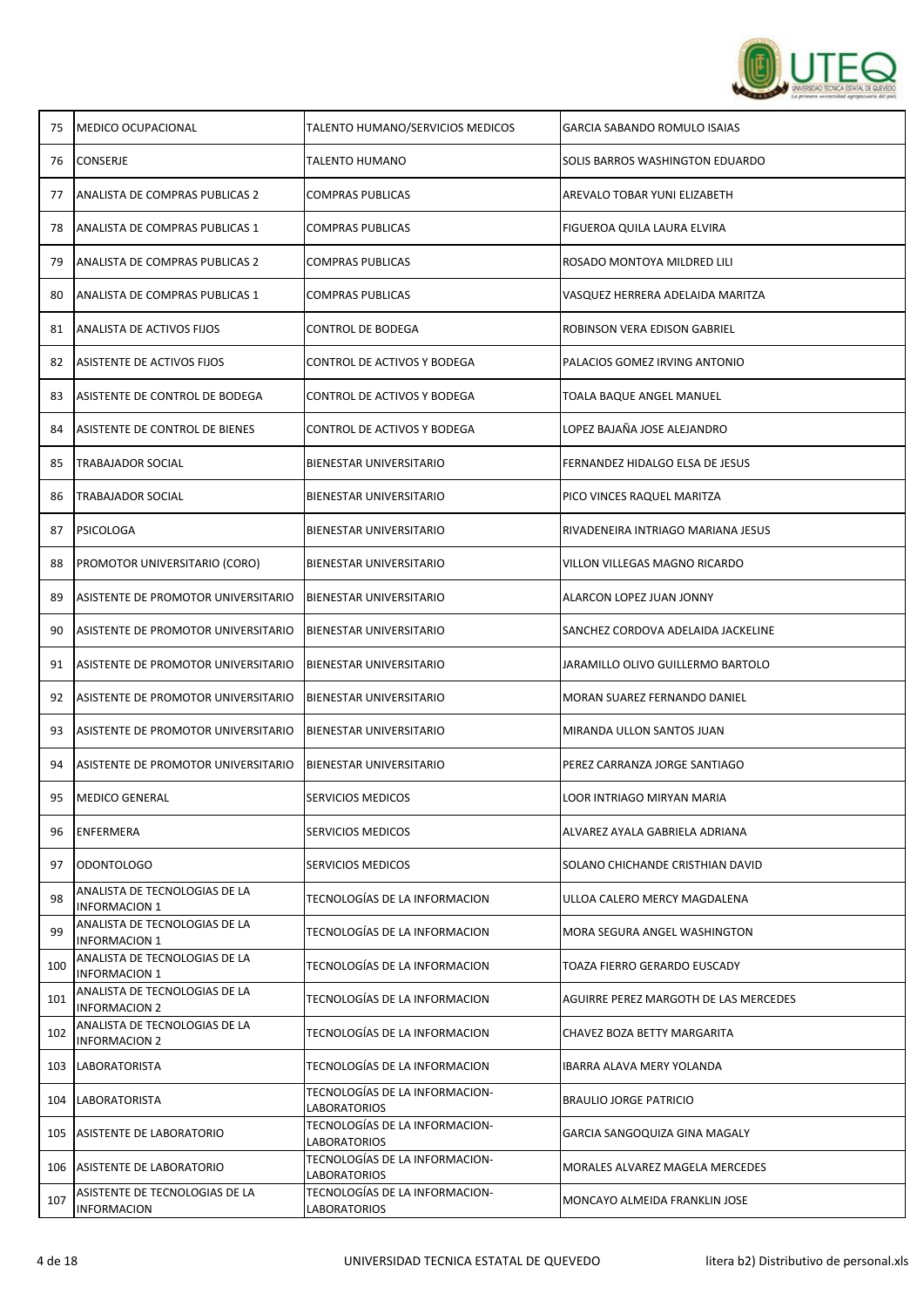

| 108 | <b>CONSERJE</b>                                               | TECNOLOGÍAS DE LA INFORMACION           | SANCHEZ FUENTES OSCAR ALBERTO         |
|-----|---------------------------------------------------------------|-----------------------------------------|---------------------------------------|
| 109 | <b>CONSERJE</b>                                               | TECNOLOGÍAS DE LA INFORMACION           | ZORRILLA SEGURA MARCIANO GABRIEL      |
| 110 | <b>BIBLIOTECARIO</b>                                          | <b>BIBLIOTECA</b>                       | MUÑOZ ZAMORA ELITE MARGOTH            |
| 111 | BIBLIOTECARIO                                                 | FACULTAD CIENCIAS AGROPECUARIAS         | ALAVA ALCIVAR PEDRO LENIN             |
| 112 | ASISTENTE DE BIBLIOTECA                                       | BIBLIOTECA                              | ROMERO VALENCIA ANGEL GERMAN          |
| 113 | ASISTENTE DE BIBLIOTECA                                       | BIBLIOTECA                              | MONTECE RUIZ LILIBETH ESTEFANIA       |
|     | 114 CONSERJE                                                  | <b>BIBLIOTECA</b>                       | SIG-TU VELIZ CARLOS SERGEI            |
| 115 | ADMINISTRADOR DE TRANSPORTE                                   | TRANSPORTE                              | MORANTE ANCHUNDIA DANIEL ASSAD        |
| 116 | <b>CHOFER</b>                                                 | TRANSPORTE                              | MORAN MONTOYA ALBERTO ANTONIO         |
| 117 | <b>CHOFER</b>                                                 | TRANSPORTE                              | SANCHEZ LOOR BOLIVAR ALEJANDRO        |
| 118 | <b>CHOFER</b>                                                 | TRANSPORTE                              | LOOR URETA HOMERO RAFAEL              |
| 119 | <b>TECNICO ADMINISTRATIVO</b>                                 | <b>FINANCIERO</b>                       | LOOR ALCIVAR LAURO FREDDY             |
| 120 | ANALISTA DE PRESUPUESTO 1                                     | PRESUPUESTO                             | MENDOZA LERTORA MARIA ALEXANDRA       |
| 121 | <b>ANALISTA DE PRESUPUESTO 3</b>                              | PRESUPUESTO                             | VARELA CARRANZA YESENIA MONSERRATE    |
| 122 | ANALISTA DE CONTABILIDAD 1                                    | CONTABILIDAD                            | <b>VELIZ CHEVEZ CARMEN MAGDALENA</b>  |
| 123 | <b>CONTADOR GENERAL</b>                                       | TESORERIA                               | SANCHEZ FUENTES ESTHER ANGELA         |
| 124 | <b>ANALISTA DE TESORERIA</b>                                  | TESORERIA                               | PEÑAFIEL MENDOZA SAIRA GRISELDA       |
| 125 | PROCURADORA                                                   | PROCURADURIA                            | ZURITA VERA TATIANA KATHERINE         |
| 126 | ASISTENTE DE RELACIONES PUBLICAS                              | RELACIONES PUBLICAS                     | MOLINA ALMEIDA ADRIANA GISSELA        |
| 127 | ASISTENTE DE RELACIONES PUBLICAS                              | RELACIONES PUBLICAS                     | FRANCO MURILLO PEDRO ARMANDO          |
| 128 | <b>AUDITOR INTERNO</b>                                        | AUDITORIA INTERNA                       | CARRILLO ESCOBAR PATRICIO LEONIDAS    |
| 129 | ANALISTA DE DOCUMENTACION ARCHIVO Y<br><b>CERTIFICACION 1</b> | SECRETARÍA GENERAL                      | GOMEZ BARRE SANDRA CECILIA            |
| 130 | ANALISTA DE DOCUMENTACION ARCHIVO Y<br><b>CERTIFICACION 2</b> | SECRETARÍA GENERAL-ARCHIVO              | PINCAY ORTEGA MARIA JACQUELINE        |
| 131 | ANALISTA DE DOCUMENTACION ARCHIVO Y<br><b>CERTIFICACION 1</b> | SECRETARÍA GENERAL-ARCHIVO              | DELGADO ZAMORA MARIA ISABEL           |
| 132 | TRABAJADOR AGRICOLA/conserje                                  | BIENESTAR UNIVERSITARIO/ARCHIVO GENERAL | ALVAREZ ZAMBRANO MAYRO DELCINO        |
| 133 | <b>SECRETARIO ABOGADO</b>                                     | UNIDAD DE ADMISION Y REGISTRO           | CAMPOVERDE MENDOZA LUCRECIA GUADALUPE |
| 134 | ANALISTA DE ELABORACION Y REGISTRO DE<br><b>TITULOS</b>       | UNIDAD DE ADMISION Y REGISTRO           | VELIZ INTRIAGO MARIA DETSY            |
| 135 | ANALISTA DE ELABORACION Y REGISTRO DE<br><b>TITULOS</b>       | UNIDAD DE ADMISION Y REGISTRO           | SILVA TORRES MAGALY LOURDES           |
| 136 | SECRETARIO ABOGADO, ENCARGADO                                 | UNIDAD DE ADMISION Y REGISTRO           | ZABALA BUENAÑO ALFREDO                |
| 137 | PERSONAL DE APOYO 3 GRADO 3                                   | VINCULACION                             | FARIAS VERGARA JENNY DOLORES          |
| 138 | TECNICO DE VINCULACION                                        | VINCULACION                             | PALMA ALAVA PABLO ELVER               |
| 139 | TECNICO VINCULACION LOES                                      | VINCULACION                             | CRUZ ROSERO EDWIN WILMER              |
| 140 | ANALISTA DE DESARROLLO DE LA<br>INFRAESTRUCTURA 2             | DESARROLLO FISICO                       | MACIAS FARIAS LUISA ISABEL            |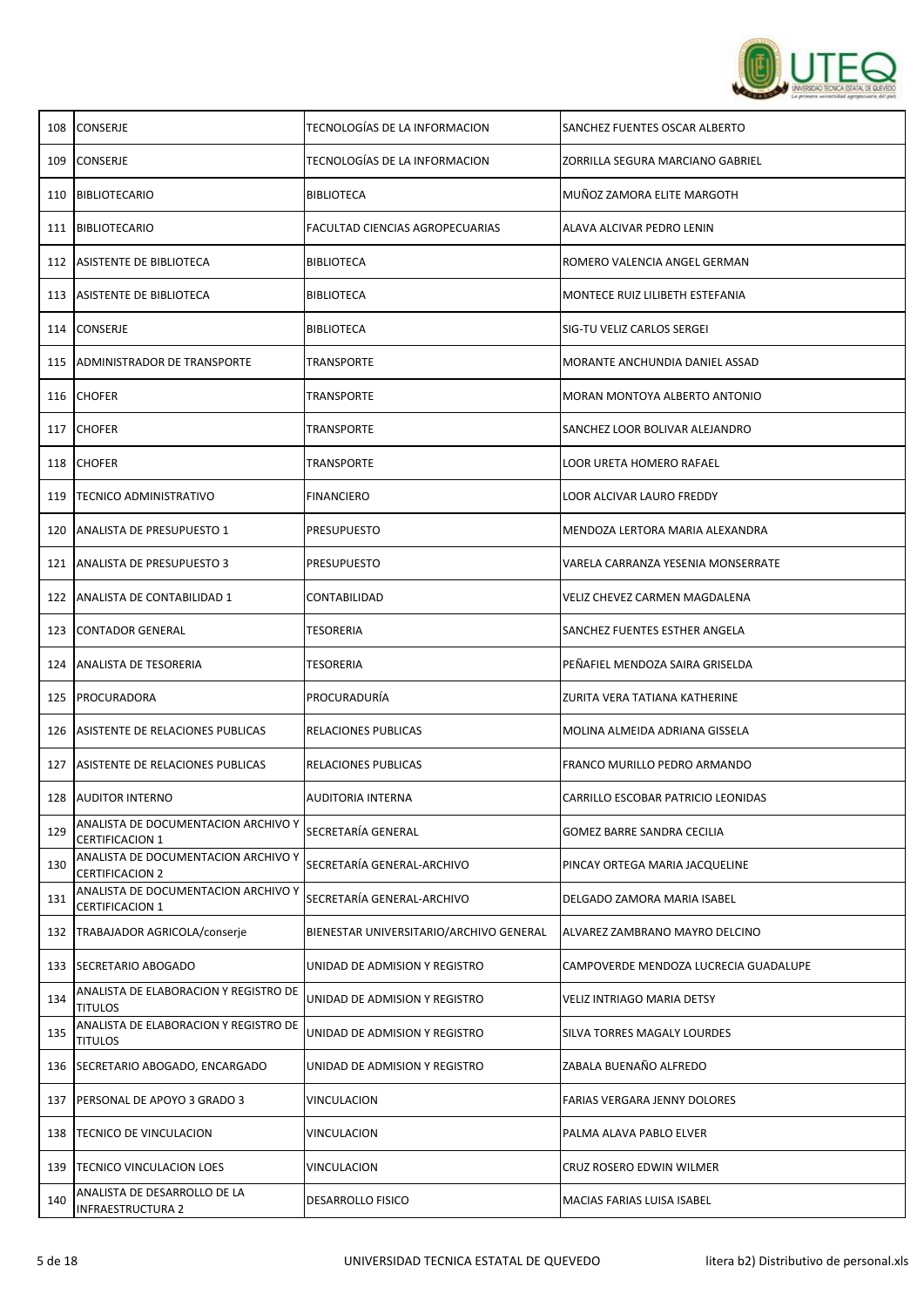

| 141 | ANALISTA DE DESARROLLO DE LA<br><b>INFRAESTRUCTURA 2</b> | <b>DESARROLLO FISICO</b>                               | SUAREZ TORRES ANDRES EMMANUEL    |
|-----|----------------------------------------------------------|--------------------------------------------------------|----------------------------------|
| 142 | <b>CONSERJE</b>                                          | APOYO A LA GESTION                                     | PLUAS MUÑOZ EDUARDO MANUEL       |
| 143 | <b>GASFITERO</b>                                         | SERVICIOS UNIVERSITARIOS- APOYO A LA<br><b>GESTION</b> | CARABAJO PERALTA JULIO HUMBERTO  |
| 144 | <b>AUXILIAR DE MANTENIMIENTO</b>                         | SERVICIOS UNIVERSITARIOS- APOYO A LA<br><b>GESTION</b> | CARRANZA CARRANZA JAVIER MAXIMO  |
| 145 | <b>AUXILIAR DE MANTENIMIENTO</b>                         | SERVICIOS UNIVERSITARIOS- APOYO A LA<br><b>GESTION</b> | CERCADO COBEÑA NEIL FRANCISCO    |
| 146 | <b>AUXILIAR DE MANTENIMIENTO</b>                         | SERVICIOS UNIVERSITARIOS- APOYO A LA<br><b>GESTION</b> | ERAZO FERNANDEZ FRANKLIN RAFAEL  |
|     | 147 ELECTRICISTA                                         | SERVICIOS UNIVERSITARIOS- APOYO A LA<br><b>GESTION</b> | FRANCO VEAS FELIX WILMER         |
| 148 | <b>AUXILIAR DE MANTENIMIENTO</b>                         | SERVICIOS UNIVERSITARIOS- APOYO A LA<br><b>GESTION</b> | MACIAS GARCIA JAVIER ENRIQUE     |
| 149 | ALBAÑIL                                                  | SERVICIOS UNIVERSITARIOS- APOYO A LA<br><b>GESTION</b> | REINA CHENCHE HECTOR TOMAS       |
| 150 | OPERADOR DE MAQUINA                                      | SERVICIOS UNIVERSITARIOS- APOYO A LA<br><b>GESTION</b> | ALVAREZ YOZA DANNY DANIEL        |
| 151 | <b>AUXILIAR DE MANTENIMIENTO</b>                         | SERVICIOS UNIVERSITARIOS- APOYO A LA<br><b>GESTION</b> | SALDAÑA MORA EUDER BENEDICTO     |
|     | 152   TECNICO ADMINISTRATIVO                             | UNIDAD DE POSGRADO                                     | PARRAGA PADILLA CARMEN ELIZABETH |
| 153 | <b>CONSERJE</b>                                          | UNIDAD DE POSGRADO                                     | MENDIETA DELGADO LUIS GALO       |
| 154 | <b>OFICINISTA</b>                                        | UNIDAD DE POSGRADO                                     | ZAMBRANO PLAZA ANGEL GERMAN      |
| 155 | <b>TECNICO ADMINISTRATIVO</b>                            | FACULTAD CIENCIAS EMPRESARIALES                        | HUACON BUSTAMANTE OMAR DARWING   |
| 156 | COORDINADOR TALLER DE MADERA                             | FACULTAD CIENCIAS EMPRESARIALES                        | PILLIGUA VERA CARLOS ALBERTO     |
| 157 | <b>TECNICO ADMINISTRATIVO</b>                            | FACULTAD CIENCIAS EMPRESARIALES                        | ROSADO MONTOYA SONIA ROCIO       |
| 158 | <b>OFICINISTA</b>                                        | FACULTAD CIENCIAS EMPRESARIALES                        | MORALES MENDOZA VERONICA KARINA  |
| 159 | <b>OFICINISTA</b>                                        | FACULTAD CIENCIAS EMPRESARIALES-UED                    | CARDENAS DAVILA JONATHAN         |
| 160 | <b>CONSERJE</b>                                          | FACULTAD CIENCIAS EMPRESARIALES-UED                    | MONTOYA MEDINA SANDRO YOVANY     |
| 161 | <b>CONSERJE</b>                                          | <b>FACULTAD CIENCIAS EMPRESARIALES</b>                 | VERA TARIRA JAVIER MOISES        |
| 162 | <b>CONSERJE</b>                                          | FACULTAD CIENCIAS EMPRESARIALES                        | GARCIA BAJAÑA DARWIN JAVIER      |
| 163 | <b>CONSERJE</b>                                          | FACULTAD CIENCIAS EMPRESARIALES                        | MENOSCAL TOALA JULIO CESAR       |
| 164 | <b>CONSERJE</b>                                          | <b>FACULTAD CIENCIAS EMPRESARIALES</b>                 | ARANDA SANTACRUZ PEDRO JOFFRE    |
| 165 | <b>TECNICO ADMINISTRATIVO</b>                            | FACULTAD CIENCIAS AGROPECUARIAS                        | MIRANDA GILER MAYRA MARIUXI      |
| 166 | <b>TECNICO ADMINISTRATIVO</b>                            | FACULTAD CIENCIAS AGROPECUARIAS                        | CARREÑO RODRIGUEZ YUNI ISABEL    |
| 167 | ASISTENTE DE LABORATORIO -<br><b>FCAMBIENTALES</b>       | FACULTAD CIENCIAS AGROPECUARIAS                        | VARGAS SANCHEZ JOSE BENJAMIN     |
| 168 | LABORATORISTA - LABORATORIO<br><b>BROMATOLOGIA</b>       | FACULTAD CIENCIAS AGROPECUARIAS                        | RAMOS MACKLIFF LOURDES ROCIO     |
| 169 | LABORATORISTA - LABORATORIO<br>RUMIOLOGIA                | FACULTAD CIENCIAS AGROPECUARIAS                        | ZAPATIER SANTILLAN AURELIO DAVID |
| 170 | TECNICO DE LABORATORIO DE QUIMICA<br>(LOES)              | FACULTAD CIENCIAS AGROPECUARIAS                        | GARCIA INTRIAGO ERICK NAZARENO   |
| 171 | <b>CONSERJE</b>                                          | FACULTAD CIENCIAS AGROPECUARIAS                        | PARRAGA MORA GYMMY LEONID        |
| 172 | <b>CONSERJE</b>                                          | FACULTAD CIENCIAS AGROPECUARIAS                        | MENDOZA CUELLAR RICHARD ANTONIO  |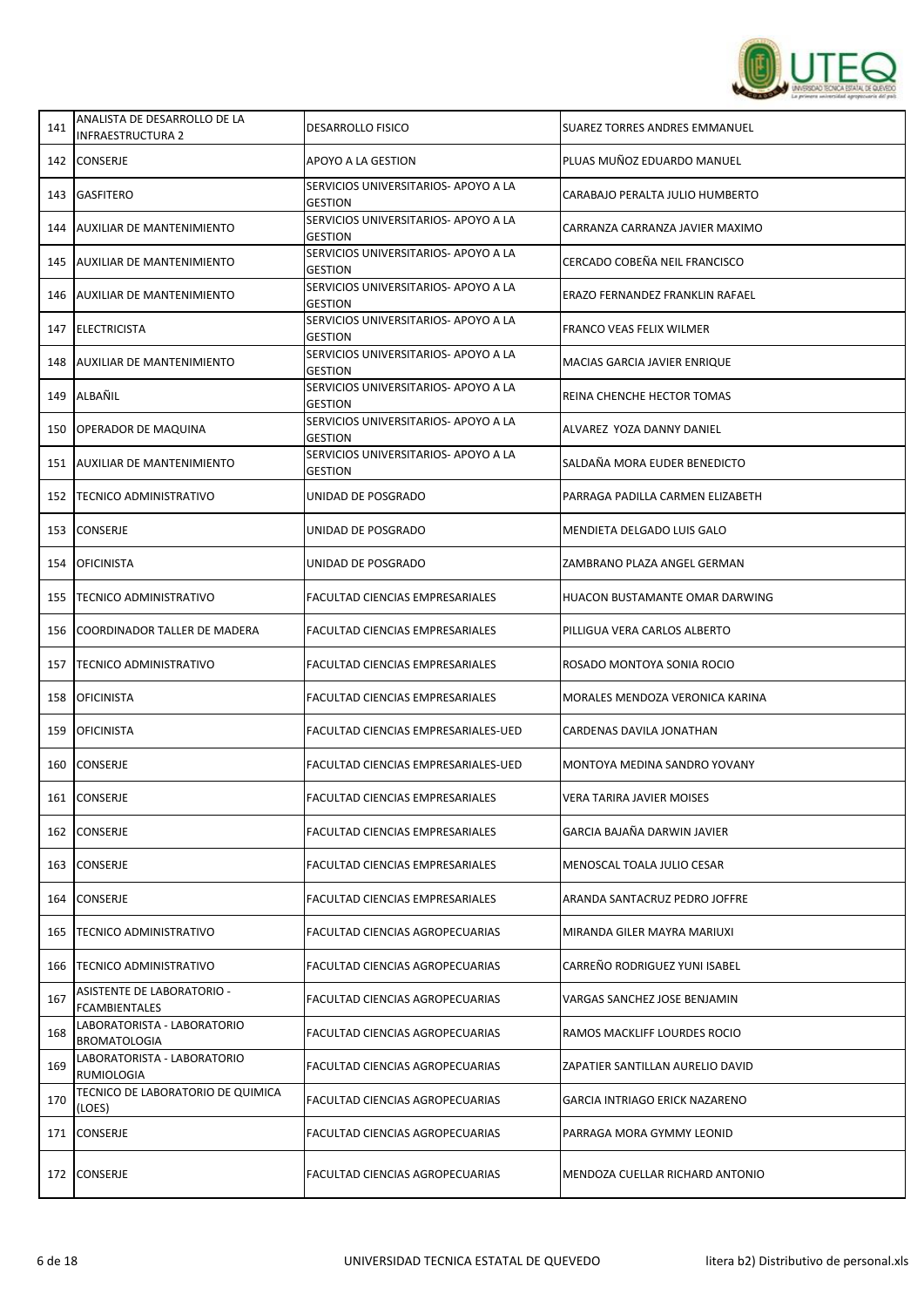

| <b>CONSERJE</b>                                         | FACULTAD CIENCIAS AGROPECUARIAS                                               | FLORES MUÑOZ JAIME ENRIQUE                                                             |
|---------------------------------------------------------|-------------------------------------------------------------------------------|----------------------------------------------------------------------------------------|
| <b>CONSERJE</b>                                         | FACULTAD CIENCIAS AGROPECUARIAS                                               | VILLARROEL POSLIGUA JAVIER ORLANDO                                                     |
| <b>CONSERJE</b>                                         | <b>FACULTAD CIENCIAS AGROPECUARIAS</b>                                        | <b>FLORES GUERRA MARIO GABRIEL</b>                                                     |
| AYUDANTE OPERADOR/conserje                              | <b>FACULTAD CIENCIAS AGROPECUARIAS</b>                                        | KAISER ESPINOZA ROBERT ALFREDO                                                         |
| AUXILIAR AGROPECUARIO/CONSERJE                          | FACULTAD CIENCIAS AGROPECUARIAS                                               | PEREZ ESPINOZA EUGENIO BASILIO                                                         |
| <b>TECNICO ADMINISTRATIVO</b>                           | FACULTAD CIENCIAS DE LA<br>EDUCACION/COORDINACION DE CARRERA DE<br>ENFERMERÍA | TELLO RIZZO DAYSY ELIZABETH                                                            |
| <b>CONSERJE</b>                                         | ENFERMERÍA                                                                    | SUAREZ ARANA HECTOR JAVIER                                                             |
| <b>CONSERJE</b>                                         | FACULTAD CIENCIAS DE LA EDUCACION                                             | CEDEÑO CHAVEZ CRISTOBAL COLON                                                          |
| <b>CONSERJE</b>                                         | FACULTAD CIENCIAS DE LA EDUCACION                                             | BECERRIN BURGOS JUAN ROBERTO                                                           |
| <b>TECNICO ADMINISTRATIVO</b>                           | FACULTAD CIENCIAS DE LA INDUSTRIA Y<br><b>PRODUCCION</b>                      | BONILLA CARBO MONICA LORENA                                                            |
| <b>CONSERJE</b>                                         | FACULTAD CIENCIAS DE LA INDUSTRIA Y<br><b>PRODUCCION</b>                      | SOLIS GARCIA ENRIQUE RODOLFO                                                           |
| <b>CONSERJE</b>                                         | FACULTAD CIENCIAS DE LA INDUSTRIA Y<br><b>PRODUCCION</b>                      | ROBAYO QUINTO YORGE WILMER                                                             |
| CONSERJE                                                | FACULTAD CIENCIAS DE LA INDUSTRIA Y<br><b>PRODUCCION</b>                      | UBE ALCIVAR FLORENCIO ADOLFO                                                           |
| ASISTENTE DE LABORATORIOS-FCI -                         | FACULTAD CIENCIAS DE LA INDUSTRIA Y                                           | COELLO MONTOYA AMADO ENRIQUE                                                           |
| LABORATORISTA - LABORATORIO LACTIOS Y<br>CARNICOS       | <b>PRODUCCION</b>                                                             | LEONES ZEVALLOS TANYA DOLORES                                                          |
| <b>TECNICO ADMINISTRATIVO</b>                           | FACULTAD CIENCIAS DE LA INGENIERÍA                                            | GARCES SEGOVIA WILMER EDUARDO                                                          |
| <b>CONSERJE</b>                                         | FACULTAD CIENCIAS DE LA INGENIERÍA                                            | UBE ALCIVAR ANGEL NELSON                                                               |
| <b>AUXILIAR DE MANTENIMIENTO</b>                        | FACULTAD CIENCIAS DE LA INGENIERÍA                                            | PARRAGA VISTIN RICARDO ERNESTO                                                         |
| <b>AUXILIAR DE MANTENIMIENTO</b>                        | FACULTAD CIENCIAS DE LA INGENIERÍA                                            | TRIANA MUÑOZ RICARDO ARTURO                                                            |
| CONSERJE                                                | FACULTAD CIENCIAS DE LA INGENIERÍA                                            | MALLEA CARRANZA FERNADO ALBINO                                                         |
| 193 CONSERJE                                            | FACULTAD CIENCIAS AGROPECUARIAS                                               | SALDAÑA MORA FAUSTINO GERMAN                                                           |
| ANALISTA DE ELABORACION Y REGISTRO DE<br><b>TITULOS</b> | UNIDAD DE ADMISION Y NIVELACION                                               | VELIZ REQUENE HILVER ROGER                                                             |
| ASISTENTE DE PRODUCCION                                 | FINCA LA MARIA                                                                | TAMAY MONTOYA ANGEL GILBERTO                                                           |
| TRABAJADOR AGRICOLA                                     | FINCA LA MARIA                                                                | BUENO TAPIA MAXIMO RUFINO                                                              |
| <b>TRABAJADOR AGRICOLA</b>                              | FINCA LA MARIA                                                                | <b>BURGOS SOLORZANO ANDRES FRANCISCO</b>                                               |
| OPERADOR DE MAQUINARIA AGRICOLA                         | FINCA LA MARIA                                                                | CALDERON BARRI PEDRO ANTONIO                                                           |
| <b>TRABAJADOR AGRICOLA</b>                              | FINCA LA MARIA                                                                | CASQUETE REINA WILFRIDO MARCELO                                                        |
| TRABAJADOR AGRICOLA                                     | FINCA LA MARIA                                                                | CEDEÑO MERO DANNY DANIEL                                                               |
| <b>TRABAJADOR AGRICOLA</b>                              | FINCA LA MARIA                                                                | FLORES MORAN GREGORIO HUNGRIA                                                          |
| <b>AUXILIAR AGROPECUARIO</b>                            | FINCA LA MARIA                                                                | FUENTES CARRRANZA HOLGER HIPOLITO                                                      |
|                                                         |                                                                               | LABORATORIO DE OPERACIONES UNITARIAS PRODUCCION<br>FACULTAD CIENCIAS DE LA INDUSTRIA Y |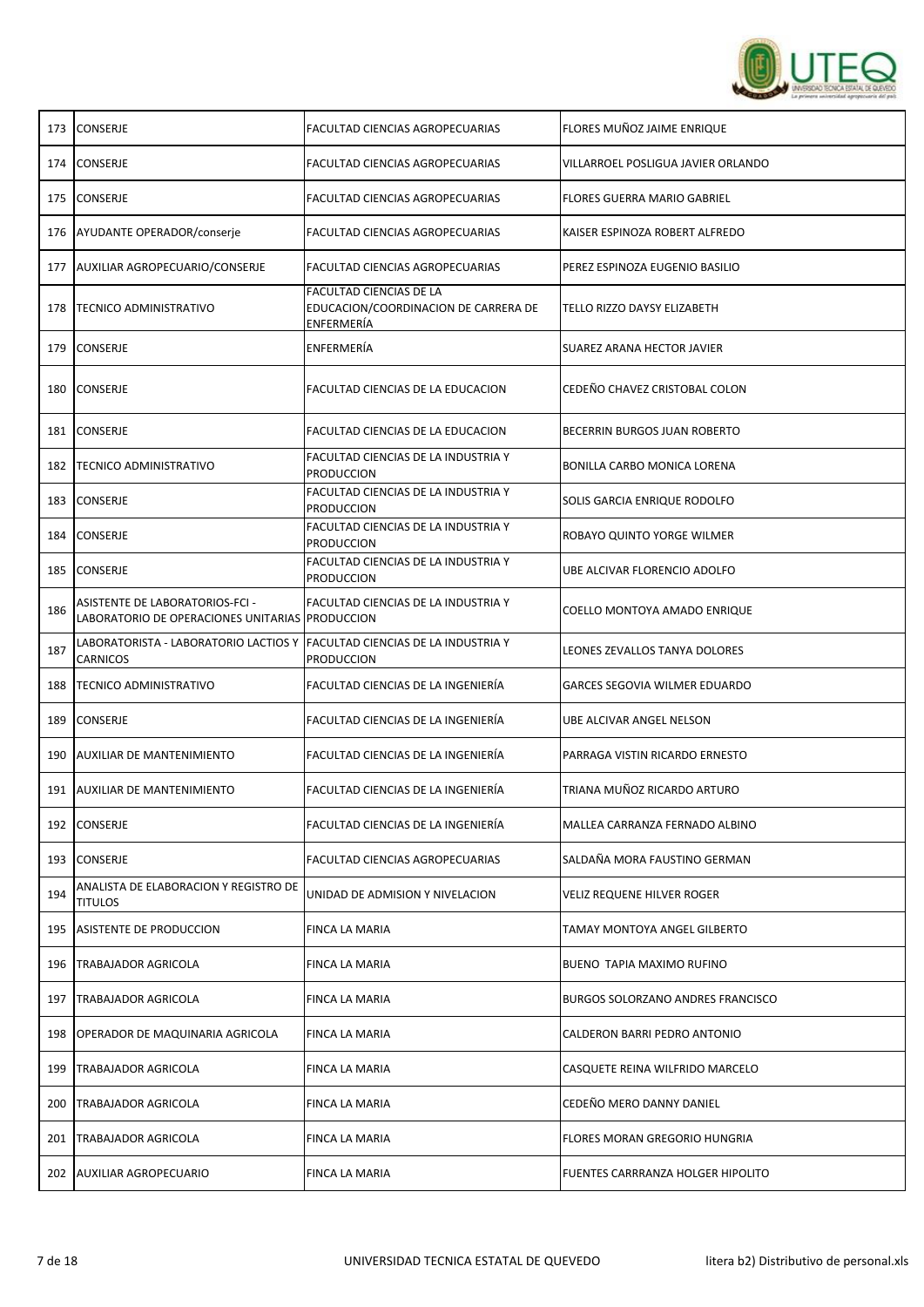

| <b>TRABAJADOR AGRICOLA</b>                              | FINCA LA MARIA                                             | <b>FUENTES CASTRO GERARDO ANDRES</b>    |
|---------------------------------------------------------|------------------------------------------------------------|-----------------------------------------|
| <b>AYUDANTE OPERADOR</b>                                | FINCA LA MARIA                                             | GURUMENDI TERAN CAIRO ISAAC             |
| <b>TRABAJADOR AGRICOLA</b>                              | FINCA LA MARIA                                             | MACIAS TUAREZ FREDDY ANTONIO            |
| <b>TRABAJADOR AGRICOLA</b>                              | FINCA LA MARIA                                             | MERINO PINCAY ROBERTO KLEBER            |
| <b>TRABAJADOR AGRICOLA</b>                              | FINCA LA MARIA                                             | MORA QUINTANA HOLGER DARWIN             |
| TRABAJADOR AGRICOLA                                     | FINCA LA MARIA                                             | MOREIRA LOOR JOHAN INOCENTE             |
| <b>TRABAJADOR AGRICOLA</b>                              | FINCA LA MARIA                                             | OLVERA CADENA MANUEL ADRIANO            |
| TRABAJADOR AGRICOLA                                     | FINCA LA MARIA                                             | RODRIGUEZ FERNANDEZ PEDRO JAVIER        |
| TRABAJADOR AGRICOLA                                     | FINCA LA MARIA                                             | SUAREZ SOLIZ NELSON VADIS               |
| 212 TRABAJADOR AGRICOLA                                 | FINCA LA MARIA                                             | TARIRA OLVERA ISIDRO PERFECTO           |
| <b>TRABAJADOR AGRICOLA</b>                              | FINCA LA MARIA                                             | VERA REINA LORENZO ROSENDO              |
| <b>TRABAJADOR AGRICOLA</b>                              | <b>FINCA LA MARIA</b>                                      | ZAMORA VINCES ARMANDO MELANIO           |
| <b>AUXILIAR AGROPECUARIO</b>                            | FINCA LA REPRESA/FACULTAD CIENCIAS<br>AGROPECUARIAS        | BRIONES MONTECE DANIEL DOMINGO          |
| <b>TRABAJADOR AGRICOLA</b>                              | FINCA LA REPRESA                                           | <b>BRIONES MONTECE ISIDRO FRANCISCO</b> |
| <b>TRABAJADOR AGRICOLA</b>                              | FINCA LA REPRESA                                           | <b>BUSTE MENDEZ JORGE FRANCISCO</b>     |
| <b>TRABAJADOR AGRICOLA</b>                              | FINCA LA REPRESA                                           | CASTRO CHAMORRO WILSON ENRIQUE          |
| TRABAJADOR AGRICOLA                                     | FINCA LA REPRESA                                           | MEZA OLVERA AGAPITO LEONIDAS            |
| <b>AUXILIAR AGROPECUARIO</b>                            | FINCA LA REPRESA/FACULTAD CIENCIAS<br><b>AGROPECUARIAS</b> | PAREDES QUINTO DIOMEDES ENRIQUE         |
| <b>TRABAJADOR AGRICOLA</b>                              | FINCA LA REPRESA                                           | VARGAS SOLIS JIMMY JOSE                 |
| TRABAJADOR AGRICOLA-FINCA<br><b>MOROCUMBA</b>           | FACULTAD CIENCIAS AGROPECUARIAS                            | ARCOS AZA MANUEL ANTONIO                |
| PROFESOR NO TITULAR-CONTRATADO                          | FACULTAD CIENCIAS EMPRESARIALES                            | AGUAYO CARVAJAL VERONICA ROSALVA        |
| PROFESOR TITULAR PRINCIPAL ESCALAFÓN<br>PREVIO          | FACULTAD CIENCIAS EMPRESARIALES                            | AGUIRRE VALVERDE DENNIS GUILLERMO       |
| PROFESOR TITULAR PRINCIPAL ESCALAFÓN<br><b>PREVIO</b>   | FACULTAD CIENCIAS EMPRESARIALES                            | ANGAMARCA IZQUIERDO GUILLERMO REMIGIO   |
| PROFESOR NO TITULAR-CONTRATADO                          | <b>FACULTAD CIENCIAS EMPRESARIALES</b>                     | ARBOLEDA CASTRO LORENA VANESSA          |
| PROFESOR TITULAR AGREGADO NIVEL 1<br>GRADO <sub>3</sub> | FACULTAD CIENCIAS EMPRESARIALES                            | AREVALO BRIONES KARINA PATRICIA         |
| PROFESOR TITULAR PRINCIPAL ESCALAFÓN<br><b>PREVIO</b>   | FACULTAD CIENCIAS EMPRESARIALES                            | BAEZ OÑATE MARCOS VINICIO               |
| PROFESOR NO TITULAR-CONTRATADO                          | FACULTAD CIENCIAS EMPRESARIALES                            | BALLESTEROS BALLESTEROS ERIKA YESSENIA  |
| PROFESOR TITULAR PRINCIPAL ESCALAFÓN<br><b>PREVIO</b>   | FACULTAD CIENCIAS EMPRESARIALES                            | <b>BAYAS VACA VICTOR HUGO</b>           |
| PROFESOR NO TITULAR-CONTRATADO                          | FACULTAD CIENCIAS EMPRESARIALES                            | BETANCOURT LUDEÑA KAREN LISBETH         |
| <b>PROFESOR NO TITULAR-CONTRATADO</b>                   | FACULTAD CIENCIAS EMPRESARIALES                            | BRIONES ZAMBRANO MARIUXY ESTEFANIA      |
| PROFESOR TITULAR PRINCIPAL ESCALAFÓN<br><b>PREVIO</b>   | FACULTAD CIENCIAS EMPRESARIALES                            | BUCHELI ESPINOZA NELSON XAVIER          |
|                                                         |                                                            |                                         |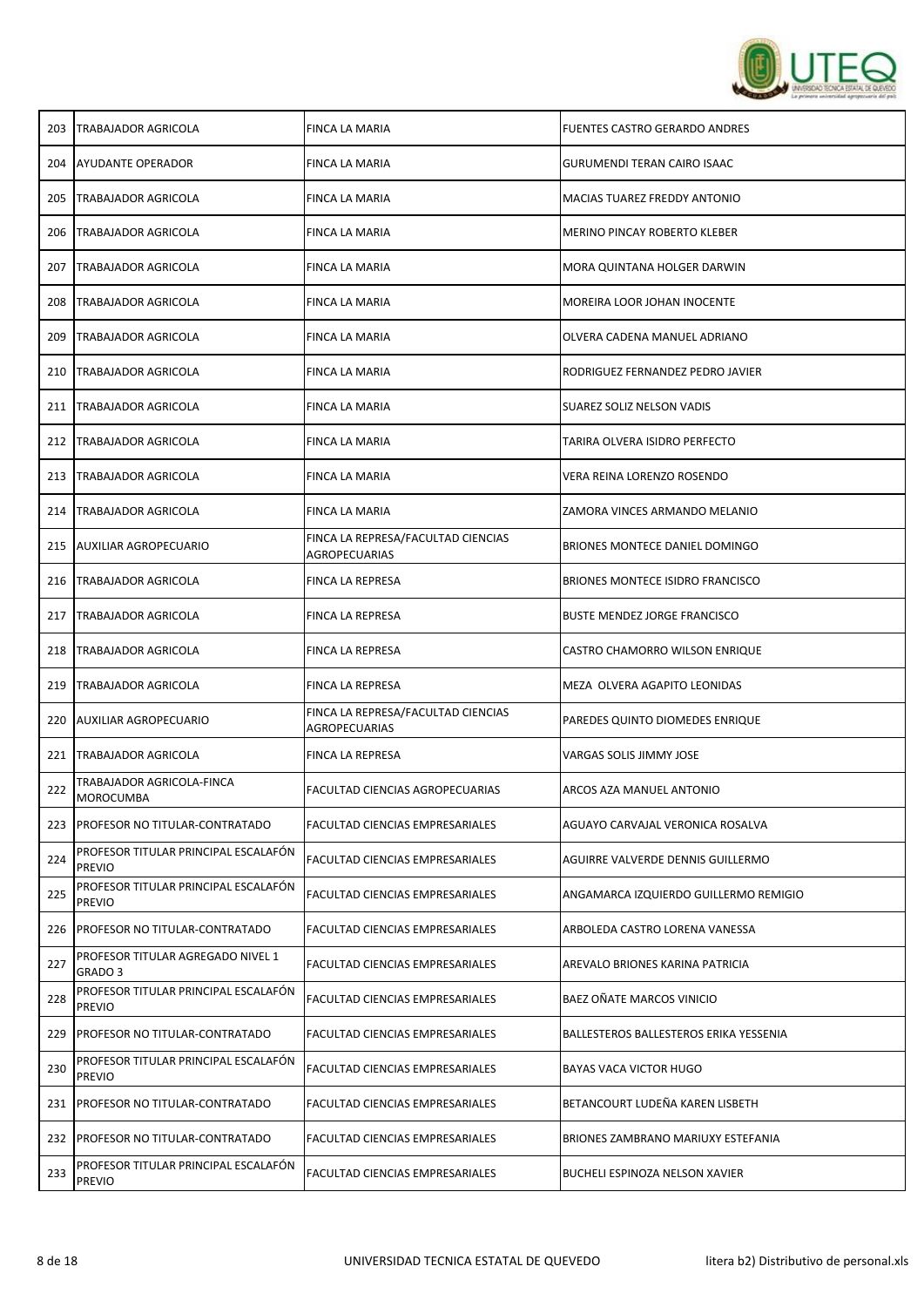

| 234 | PROFESOR TITULAR AGREGADO NIVEL 3<br>GRADO 5          | FACULTAD CIENCIAS EMPRESARIALES        | <b>BUSTAMANTE FUENTES COLON SILVINO</b> |
|-----|-------------------------------------------------------|----------------------------------------|-----------------------------------------|
| 235 | PROFESOR NO TITULAR-CONTRATADO                        | FACULTAD CIENCIAS EMPRESARIALES        | BUSTAMANTE VERA FREDDY HERNAN           |
| 236 | PROFESOR NO TITULAR-CONTRATADO                        | FACULTAD CIENCIAS EMPRESARIALES        | CADENA MIRANDA DIANA ISABEL             |
| 237 | PROFESOR NO TITULAR-CONTRATADO                        | FACULTAD CIENCIAS EMPRESARIALES        | CARRANZA QUIMI WENDY DIANA              |
| 238 | PROFESOR NO TITULAR-CONTRATADO                        | FACULTAD CIENCIAS EMPRESARIALES        | CARRILLO PATARON MARTHA ELVA            |
| 239 | PROFESOR NO TITULAR-CONTRATADO                        | FACULTAD CIENCIAS EMPRESARIALES        | CASTILLO PLAZA IRIS ARACELY             |
| 240 | PROFESOR TITULAR AUXILIAR NIVEL 1<br>GRADO 1          | FACULTAD CIENCIAS EMPRESARIALES        | CEDEÑO BRIONES ALEX GEOVANNY            |
| 241 | PROFESOR NO TITULAR-CONTRATADO                        | FACULTAD CIENCIAS EMPRESARIALES        | CERVANTES MOLINA XIMENA PAOLA           |
| 242 | PROFESOR NO TITULAR-CONTRATADO                        | FACULTAD CIENCIAS EMPRESARIALES        | CHANG RIZO FRESIA SUSANA                |
| 243 | PROFESOR NO TITULAR-CONTRATADO                        | FACULTAD CIENCIAS EMPRESARIALES        | CHICAIZA CHICAIZA ROSA MARIA            |
| 244 | <b>PROFESOR NO TITULAR-CONTRATADO</b>                 | FACULTAD CIENCIAS EMPRESARIALES        | ESTRADA AGUILAR JAIME LEONARDO          |
| 245 | PROFESOR TITULAR PRINCIPAL ESCALAFON<br><b>PREVIO</b> | FACULTAD CIENCIAS EMPRESARIALES        | FRANCO CEDEÑO FLOR JANETH               |
| 246 | PROFESOR TITULAR PRINCIPAL ESCALAFON<br><b>PREVIO</b> | FACULTAD CIENCIAS EMPRESARIALES        | GALLARDO HAON WASHINGTON RAMIRO         |
| 247 | PROFESOR NO TITULAR-CONTRATADO                        | FACULTAD CIENCIAS EMPRESARIALES        | GALLO FONSECA VICTOR TRAJANO            |
| 248 | PROFESOR NO TITULAR-CONTRATADO                        | FACULTAD CIENCIAS EMPRESARIALES        | GILER MACIAS SINTIA MONSERRATE          |
| 249 | PROFESOR NO TITULAR-CONTRATADO                        | FACULTAD CIENCIAS EMPRESARIALES        | <b>GOMEZ GUTIERREZ FELIX LORENZO</b>    |
| 250 | PROFESOR NO TITULAR-CONTRATADO                        | FACULTAD CIENCIAS EMPRESARIALES        | GOMEZ PEREZ ROSA PATRICIA               |
| 251 | PROFESOR TITULAR PRINCIPAL ESCALAFON<br><b>PREVIO</b> | FACULTAD CIENCIAS EMPRESARIALES        | GONZAGA SARMIENTO LUIS EDUARDO          |
| 252 | PROFESOR NO TITULAR-CONTRATADO                        | FACULTAD CIENCIAS EMPRESARIALES        | GUILLIN LLANOS XIMENA MINSHELY          |
| 253 | PROFESOR NO TITULAR-CONTRATADO                        | FACULTAD CIENCIAS EMPRESARIALES        | <b>GUTIERREZ LARA VICTOR EDUARDO</b>    |
| 254 | PROFESOR TITULAR PRINCIPAL ESCALAFÓN<br><b>PREVIO</b> | FACULTAD CIENCIAS EMPRESARIALES        | HERRERA VACA MIGUEL ANGEL               |
| 255 | PROFESOR TITULAR PRINCIPAL ESCALAFÓN<br><b>PREVIO</b> | FACULTAD CIENCIAS EMPRESARIALES        | INTRIAGO ZAMORA ENRIQUE NARCISO         |
| 256 | <b>PROFESOR NO TITULAR-CONTRATADO</b>                 | FACULTAD CIENCIAS EMPRESARIALES        | LANDABURU MENDOZA JIMMY RAFAEL          |
| 257 | PROFESOR TITULAR AUXILIAR ESCALAFÓN<br><b>PREVIO</b>  | <b>FACULTAD CIENCIAS EMPRESARIALES</b> | LITARDO CAICEDO CESAR ERNESTO           |
| 258 | PROFESOR NO TITULAR-CONTRATADO                        | FACULTAD CIENCIAS EMPRESARIALES        | LOPEZ GARCES MONICA PAOLA               |
| 259 | PROFESOR NO TITULAR-CONTRATADO                        | FACULTAD CIENCIAS EMPRESARIALES        | MALDONADO CASTRO ANGEL BORIS            |
| 260 | PROFESOR TITULAR PRINCIPAL ESCALAFON<br><b>PREVIO</b> | FACULTAD CIENCIAS EMPRESARIALES        | MATA ANCHUNDIA DEYANIRA DIGNA           |
| 261 | PROFESOR NO TITULAR-CONTRATADO                        | FACULTAD CIENCIAS EMPRESARIALES        | MENDOZA VARGAS EMMA YOLANDA             |
| 262 | PROFESOR NO TITULAR-CONTRATADO                        | FACULTAD CIENCIAS EMPRESARIALES        | MIRANDA ULLON PEDRO CLAVEL              |
| 263 | PROFESOR TITULAR AGREGADO NIVEL 1<br>GRADO 3          | FACULTAD CIENCIAS EMPRESARIALES        | MONCAYO CARREÑO OSCAR FABIAN            |
| 264 | <b>PROFESOR NO TITULAR-CONTRATADO</b>                 | FACULTAD CIENCIAS EMPRESARIALES        | MORA CARPIO WENDY TAMARA                |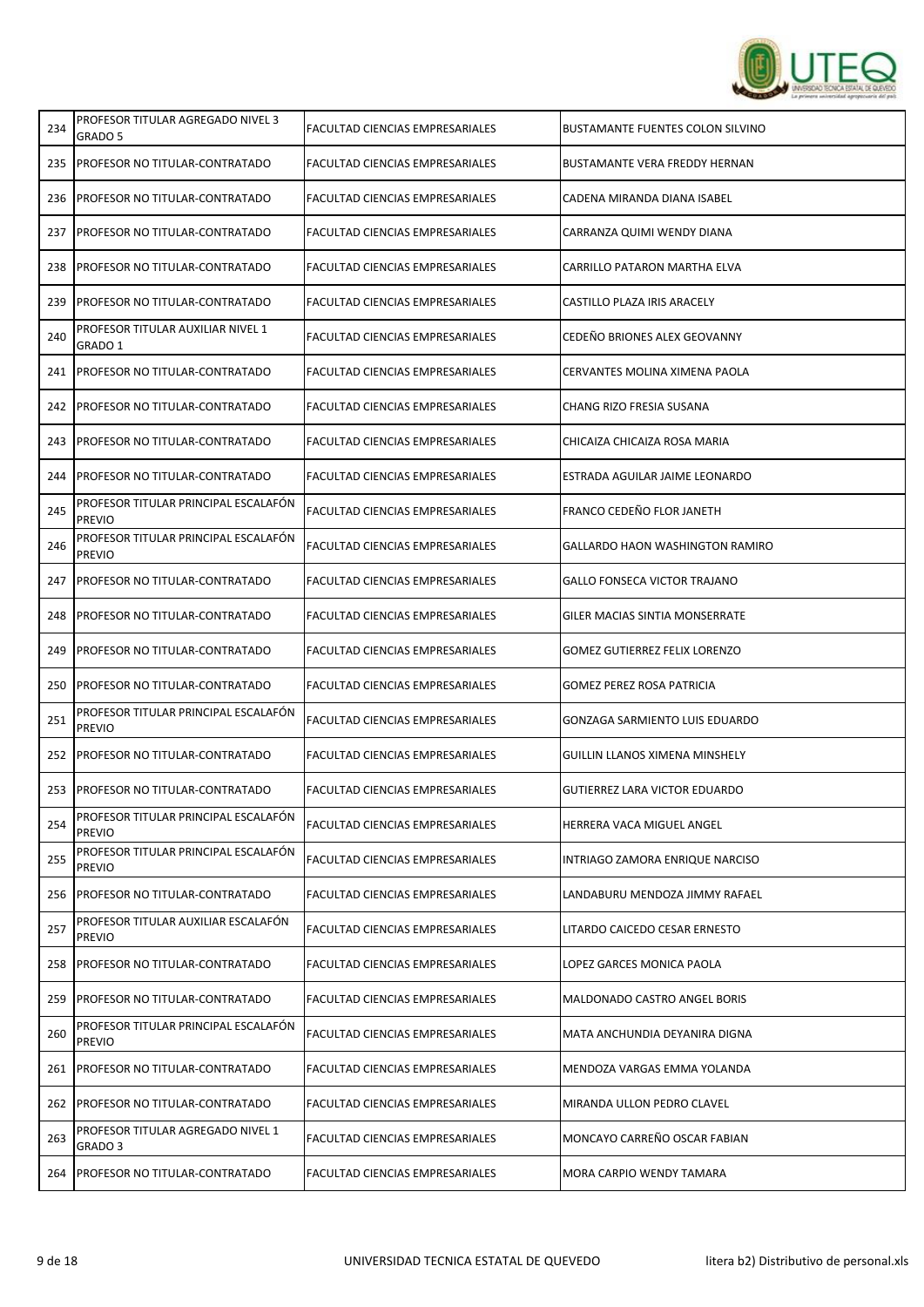

| 265 | <b>PROFESOR NO TITULAR-CONTRATADO</b>                   | FACULTAD CIENCIAS EMPRESARIALES                          | <b>MORALES HAZ MANUEL FRANCISCO</b>    |
|-----|---------------------------------------------------------|----------------------------------------------------------|----------------------------------------|
| 266 | IPROFESOR NO TITULAR-CONTRATADO                         | FACULTAD CIENCIAS EMPRESARIALES                          | MORALES INGUILLAY PEDRO FERNANDO       |
| 267 | PROFESOR NO TITULAR-CONTRATADO                          | FACULTAD CIENCIAS EMPRESARIALES                          | MORALES SORNOZA JOSE MANUEL            |
| 268 | PROFESOR NO TITULAR-CONTRATADO                          | FACULTAD CIENCIAS EMPRESARIALES                          | MOSQUERA AREVALO ARTURO PATRICIO       |
| 269 | PROFESOR TITULAR PRINCIPAL ESCALAFON<br><b>PREVIO</b>   | FACULTAD CIENCIAS EMPRESARIALES                          | MUÑOZ HEREDIA CESAR ENRIQUE            |
| 270 | PROFESOR TITULAR PRINCIPAL ESCALAFÓN<br><b>PREVIO</b>   | FACULTAD CIENCIAS EMPRESARIALES/ADMISION<br>Y NIVELACION | MUÑOZ RODRIGUEZ RAFAEL JACINTO         |
| 271 | PROFESOR NO TITULAR-CONTRATADO                          | FACULTAD CIENCIAS EMPRESARIALES                          | NUÑEZ BARTOLOME ELIZABETH JULIANA      |
| 272 | PROFESOR TITULAR AGREGADO NIVEL 1<br>GRADO 3            | FACULTAD CIENCIAS EMPRESARIALES                          | PACHAR LOPEZ MARIA AUXILIADORA         |
| 273 | PROFESOR TITULAR AGREGADO NIVEL 1<br>GRADO <sub>3</sub> | FACULTAD CIENCIAS EMPRESARIALES                          | PALMA LEON AIDA MARIBEL                |
|     | 274   PROFESOR NO TITULAR-CONTRATADO                    | FACULTAD CIENCIAS EMPRESARIALES                          | PARRA GAVILANES DANIEL ALBERTO         |
| 275 | PROFESOR TITULAR PRINCIPAL ESCALAFÓN<br><b>PREVIO</b>   | FACULTAD CIENCIAS EMPRESARIALES                          | PEREZ AREVALO MARIO ALEJANDRO          |
| 276 | PROFESOR TITULAR PRINCIPAL ESCALAFÓN<br>PREVIO          | FACULTAD CIENCIAS EMPRESARIALES                          | PEREZ JUEZ ERNESTO JAVIER              |
| 277 | PROFESOR NO TITULAR-CONTRATADO                          | FACULTAD CIENCIAS EMPRESARIALES                          | PINOS ULLAURI CAROLA ALEXANDRA         |
| 278 | PROFESOR NO TITULAR-CONTRATADO                          | FACULTAD CIENCIAS EMPRESARIALES                          | PONCE ORDOÑEZ JESSICA ALEXANDRA        |
| 279 | PROFESOR TITULAR PRINCIPAL ESCALAFÓN<br><b>PREVIO</b>   | FACULTAD CIENCIAS EMPRESARIALES                          | PURCACHI AGUIRRE WALTHER BOANERGE      |
| 280 | PROFESOR NO TITULAR-CONTRATADO                          | FACULTAD CIENCIAS EMPRESARIALES                          | RACINES MACIAS RUTH ELIZABETH          |
| 281 | PROFESOR TITULAR PRINCIPAL ESCALAFÓN<br><b>PREVIO</b>   | FACULTAD CIENCIAS EMPRESARIALES                          | RAMIREZ CHAVEZ MAXIMO ABEL             |
| 282 | PROFESOR TITULAR AUXILIAR NIVEL 1<br>GRADO 1            | FACULTAD CIENCIAS EMPRESARIALES                          | REYES BERMEO MARIANA DEL ROCIO         |
| 283 | PROFESOR TITULAR PRINCIPAL ESCALAFÓN<br><b>PREVIO</b>   | FACULTAD CIENCIAS EMPRESARIALES                          | REYES CEVALLOS MAGALY NARCISA DE JESUS |
| 284 | PROFESOR NO TITULAR-CONTRATADO                          | FACULTAD CIENCIAS EMPRESARIALES                          | RIVADENEIRA ZAMBRANO MARIA ANGELICA    |
| 285 | PROFESOR NO TITULAR-CONTRATADO                          | FACULTAD CIENCIAS EMPRESARIALES                          | RIVERA VELASCO JOSE LUIS               |
| 286 | PROFESOR TITULAR AGREGADO NIVEL 1<br>GRADO 3            | FACULTAD CIENCIAS EMPRESARIALES                          | RODRIGUEZ ANGULO DOMINGA ERNESTINA     |
| 287 | PROFESOR NO TITULAR-CONTRATADO                          | FACULTAD CIENCIAS EMPRESARIALES                          | SANDOVAL CUJI MARTHA MATILDE           |
| 288 | PROFESOR TITULAR AGREGADO NIVEL 1<br>GRADO 3            | FACULTAD CIENCIAS EMPRESARIALES                          | TACHONG ALENCASTRO LAURA               |
| 289 | PROFESOR NO TITULAR-CONTRATADO                          | FACULTAD CIENCIAS EMPRESARIALES                          | TARANTO HAON FRANKLIN XAVIER           |
| 290 | PROFESOR TITULAR PRINCIPAL ESCALAFON<br><b>PREVIO</b>   | FACULTAD CIENCIAS EMPRESARIALES                          | TORRES SEGARRA CARLOS VICENTE          |
| 291 | PROFESOR NO TITULAR-CONTRATADO                          | FACULTAD CIENCIAS EMPRESARIALES                          | TRIANA LITARDO FREDDY ENRIQUE          |
| 292 | PROFESOR TITULAR PRINCIPAL ESCALAFON<br><b>PREVIO</b>   | FACULTAD CIENCIAS EMPRESARIALES                          | VELASCO BARAHONA VICTORIA BIRMANIA     |
| 293 | PROFESOR NO TITULAR-CONTRATADO                          | FACULTAD CIENCIAS EMPRESARIALES                          | VELOZ SEGURA ELIZABETH ALEXANDRA       |
| 294 | PROFESOR TITULAR PRINCIPAL ESCALAFÓN<br><b>PREVIO</b>   | FACULTAD CIENCIAS EMPRESARIALES                          | VILLALVA ABARCA GUALBERTO RAFAEL       |
| 295 | <b>PROFESOR NO TITULAR-CONTRATADO</b>                   | FACULTAD CIENCIAS EMPRESARIALES                          | VINUEZA MENDOZA GLENN WALTER           |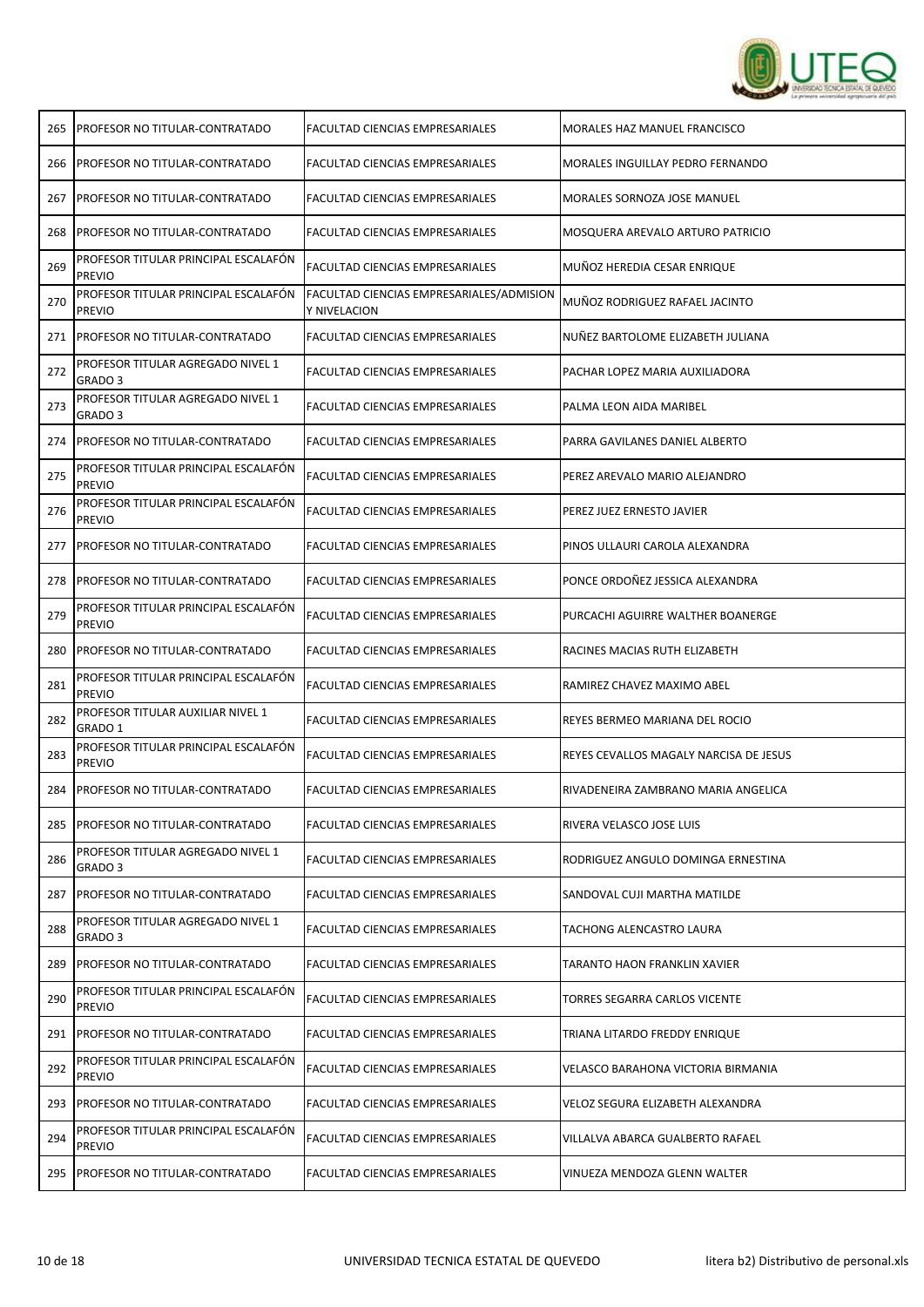

|                                                         | FACULTAD CIENCIAS EMPRESARIALES                                                                                                                                                                                                                                                                                                                                                                   | VINUEZA PERALTA HUGO ANDRES                           |
|---------------------------------------------------------|---------------------------------------------------------------------------------------------------------------------------------------------------------------------------------------------------------------------------------------------------------------------------------------------------------------------------------------------------------------------------------------------------|-------------------------------------------------------|
|                                                         | FACULTAD CIENCIAS EMPRESARIALES                                                                                                                                                                                                                                                                                                                                                                   | VIZUETA SILVA STEVEN DAVID                            |
| PROFESOR TITULAR PRINCIPAL ESCALAFÓN<br><b>PREVIO</b>   | FACULTAD CIENCIAS EMPRESARIALES                                                                                                                                                                                                                                                                                                                                                                   | YEPEZ YANEZ ANGEL BOLIVAR                             |
| PROFESOR TITULAR AGREGADO NIVEL 1<br>GRADO <sub>3</sub> | FACULTAD CIENCIAS EMPRESARIALES                                                                                                                                                                                                                                                                                                                                                                   | ZAMBRANO BARROS NUVIA AURORA                          |
| PROFESOR TITULAR PRINCIPAL ESCALAFÓN<br><b>PREVIO</b>   | FACULTAD CIENCIAS EMPRESARIALES                                                                                                                                                                                                                                                                                                                                                                   | ZAMBRANO MEDRANDA LUIS AMABLE                         |
| PROFESOR TITULAR AGREGADO NIVEL 1<br>GRADO 3            | FACULTAD CIENCIAS EMPRESARIALES                                                                                                                                                                                                                                                                                                                                                                   | ZAMORA MAYORGA DARWIN JAVIER                          |
| PROFESOR NO TITULAR-CONTRATADO                          | UNIDAD DE ESTUDIOS A DISTANCIA                                                                                                                                                                                                                                                                                                                                                                    | ORTEGA TAPIA IRMA GARDENIA                            |
| PROFESOR TITULAR AUXILIAR NIVEL 1<br>GRADO 1            | UNIDAD DE ESTUDIOS A DISTANCIA                                                                                                                                                                                                                                                                                                                                                                    | RAMIREZ CHAVEZ ELICEO                                 |
|                                                         | UNIDAD DE ESTUDIOS A DISTANCIA                                                                                                                                                                                                                                                                                                                                                                    | ULLON PEREZ MARGARITA CLEMENCIA                       |
| PROFESOR TITULAR AGREGADO NIVEL 1<br>GRADO <sub>3</sub> | UNIDAD DE ESTUDIOS A DISTANCIA                                                                                                                                                                                                                                                                                                                                                                    | VILLARROEL PUMA MARCO FERNANDO                        |
| PROFESOR TITULAR AGREGADO NIVEL 1<br>GRADO 3            | FACULTAD CIENCIAS AGROPECUARIAS                                                                                                                                                                                                                                                                                                                                                                   | ABASOLO PACHECO FERNANDO                              |
| PROFESOR TITULAR AGREGADO NIVEL 1<br>GRADO 3            | FACULTAD CIENCIAS AGROPECUARIAS                                                                                                                                                                                                                                                                                                                                                                   | ALVAREZ PERDOMO GUIDO RODOLFO                         |
| PROFESOR NO TITULAR-CONTRATADO                          | FACULTAD CIENCIAS AGROPECUARIAS                                                                                                                                                                                                                                                                                                                                                                   | ALVAREZ SANCHEZ ANA RUTH                              |
| <b>PREVIO</b>                                           | AGROPECUARIAS/ADMISION Y NIVELACION                                                                                                                                                                                                                                                                                                                                                               | ARGUELLO NUÑEZ TITO GERMAN                            |
| PROFESOR TITULAR PRINCIPAL NIVEL 1<br>GRADO 6           | FACULTAD CIENCIAS AGROPECUARIAS                                                                                                                                                                                                                                                                                                                                                                   | AVELLANEDA CEVALLOS JUAN HUMBERTO                     |
|                                                         | FACULTAD CIENCIAS AGROPECUARIAS                                                                                                                                                                                                                                                                                                                                                                   | BARRERA ALVAREZ ALEXANDRA ELIZABETH                   |
|                                                         | FACULTAD CIENCIAS AGROPECUARIAS                                                                                                                                                                                                                                                                                                                                                                   | BERMEO TOLEDO CESAR RAMIRO                            |
|                                                         | <b>FACULTAD CIENCIAS AGROPECUARIAS</b>                                                                                                                                                                                                                                                                                                                                                            | BRAVO SALVATIERRA JEFFERSON XAVIER                    |
| PROFESOR NO TITULAR-CONTRATADO                          | FACULTAD CIENCIAS AGROPECUARIAS                                                                                                                                                                                                                                                                                                                                                                   | CABEZAS CONGO RONALD ROBERTO                          |
| PROFESOR NO TITULAR-CONTRATADO                          | <b>FACULTAD CIENCIAS AGROPECUARIAS</b>                                                                                                                                                                                                                                                                                                                                                            | CABEZAS GUERRERO MILTON FERNANDO                      |
| PROFESOR TITULAR AGREGADO NIVEL 1<br>GRADO 3            | FACULTAD CIENCIAS AGROPECUARIAS                                                                                                                                                                                                                                                                                                                                                                   | CADME AREVALO MARIA LORENA                            |
|                                                         | <b>FACULTAD CIENCIAS AGROPECUARIAS</b>                                                                                                                                                                                                                                                                                                                                                            | CAMACHO CASTILLO LUIS ALFREDO                         |
| PROFESOR TITULAR PRINCIPAL ESCALAFON<br><b>PREVIO</b>   | FACULTAD CIENCIAS AGROPECUARIAS                                                                                                                                                                                                                                                                                                                                                                   | CAMPI ORTIZ WELLINGTON DAVID                          |
| PROFESOR TITULAR PRINCIPAL NIVEL 1<br>GRADO 6           | FACULTAD CIENCIAS AGROPECUARIAS                                                                                                                                                                                                                                                                                                                                                                   | CANCHIGNIA MARTINEZ HAYRON FABRICIO                   |
| PROFESOR TITULAR PRINCIPAL ESCALAFÓN<br><b>PREVIO</b>   | FACULTAD CIENCIAS AGROPECUARIAS                                                                                                                                                                                                                                                                                                                                                                   | CARRANZA CUSME SANTIAGO ROBERTO                       |
| PROFESOR NO TITULAR-CONTRATADO                          | FACULTAD CIENCIAS AGROPECUARIAS                                                                                                                                                                                                                                                                                                                                                                   | CEDEÑO MUÑOZ JOEL ALBERTO                             |
|                                                         | FACULTAD CIENCIAS AGROPECUARIAS                                                                                                                                                                                                                                                                                                                                                                   | CEVALLOS FALQUEZ ORLY FERNANDO                        |
| PROFESOR TITULAR AGREGADO NIVEL 1<br>GRADO 3            | FACULTAD CIENCIAS AGROPECUARIAS                                                                                                                                                                                                                                                                                                                                                                   | CRESPO GUTIERREZ ROMMEL SANTIAGO                      |
|                                                         | FACULTAD CIENCIAS AGROPECUARIAS                                                                                                                                                                                                                                                                                                                                                                   | CRUZ ROSERO NICOLAS JAVIER                            |
|                                                         | FACULTAD CIENCIAS AGROPECUARIAS                                                                                                                                                                                                                                                                                                                                                                   | EGUEZ ENRIQUEZ ERICK ALBERTO                          |
| PROFESOR TITULAR AGREGADO NIVEL 1<br>GRADO 3            | FACULTAD CIENCIAS AGROPECUARIAS                                                                                                                                                                                                                                                                                                                                                                   | ESPINOSA CARRILLO JOSE FRANCISCO                      |
|                                                         | <b>PROFESOR NO TITULAR-CONTRATADO</b><br><b>PROFESOR NO TITULAR-CONTRATADO</b><br>PROFESOR NO TITULAR-CONTRATADO<br><b>PROFESOR NO TITULAR-CONTRATADO</b><br>312   PROFESOR NO TITULAR-CONTRATADO<br> PROFESOR NO TITULAR-CONTRATADO<br><b>PROFESOR NO TITULAR-CONTRATADO</b><br>PROFESOR NO TITULAR-CONTRATADO<br><b>PROFESOR NO TITULAR-CONTRATADO</b><br><b>PROFESOR NO TITULAR-CONTRATADO</b> | PROFESOR TITULAR AGREGADO ESCALAFÓN FACULTAD CIENCIAS |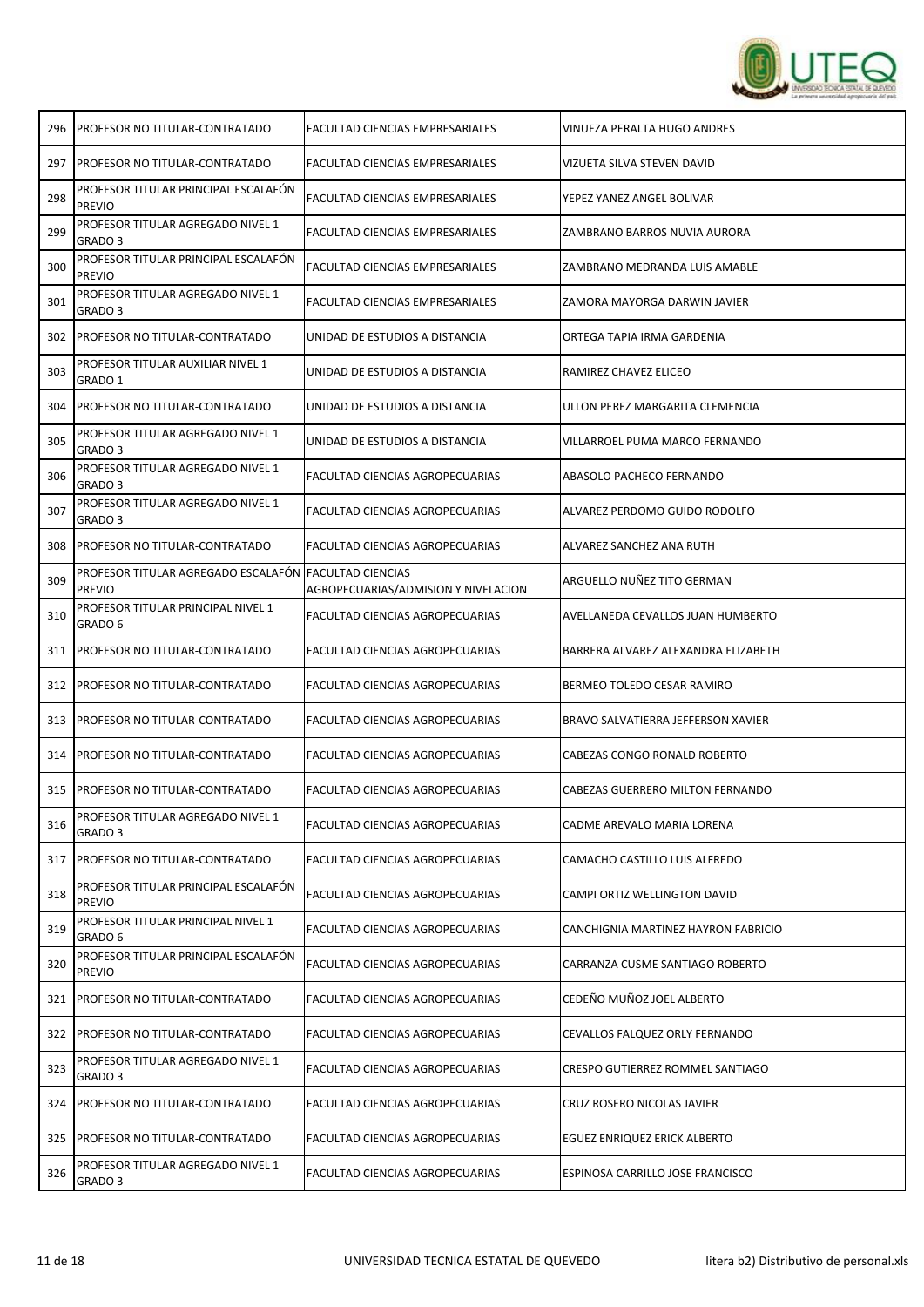

| 327 | PROFESOR TITULAR PRINCIPAL ESCALAFÓN<br><b>PREVIO</b>   | FACULTAD CIENCIAS AGROPECUARIAS | ESTUPIÑAN VELIZ KLEBER ANTONIO        |
|-----|---------------------------------------------------------|---------------------------------|---------------------------------------|
| 328 | PROFESOR TITULAR AGREGADO NIVEL 1<br>GRADO 3            | FACULTAD CIENCIAS AGROPECUARIAS | <b>GAIBOR FERNANDEZ RAMIRO</b>        |
| 329 | <b>IPROFESOR NO TITULAR-CONTRATADO</b>                  | FACULTAD CIENCIAS AGROPECUARIAS | GARCIA COX WALTER OSCAR               |
| 330 | PROFESOR TITULAR AGREGADO NIVEL 1<br>GRADO 3            | FACULTAD CIENCIAS AGROPECUARIAS | GODOY ESPINOZA VICTOR HUGO            |
| 331 | <b>I PROFESOR NO TITULAR-CONTRATADO</b>                 | FACULTAD CIENCIAS AGROPECUARIAS | <b>GODOY MONTIEL LUIS ALBERTO</b>     |
| 332 | PROFESOR TITULAR AGREGADO NIVEL 1<br>GRADO <sub>3</sub> | FACULTAD CIENCIAS AGROPECUARIAS | GONZALEZ VELEZ MARTIN ARMANDO         |
| 333 | PROFESOR TITULAR AGREGADO NIVEL 1<br>GRADO 3            | FACULTAD CIENCIAS AGROPECUARIAS | GRANADOS RIVAS YANILA ESTHER          |
| 334 | PROFESOR NO TITULAR-CONTRATADO                          | FACULTAD CIENCIAS AGROPECUARIAS | <b>GUERRERO CHUEZ RAQUEL VERONICA</b> |
| 335 | PROFESOR TITULAR AUXILIAR NIVEL 1<br>GRADO 1            | FACULTAD CIENCIAS AGROPECUARIAS | GUEVARA SANTANA FREDDY JAVIER         |
| 336 | <b>PROFESOR NO TITULAR-CONTRATADO</b>                   | FACULTAD CIENCIAS AGROPECUARIAS | HERRERA EGUEZ FAVIO EDUARDO           |
| 337 | PROFESOR TITULAR PRINCIPAL ESCALAFÓN<br><b>PREVIO</b>   | FACULTAD CIENCIAS AGROPECUARIAS | JACOME LOPEZ GERMAN ALEXANDER         |
| 338 | <b>PROFESOR NO TITULAR-CONTRATADO</b>                   | FACULTAD CIENCIAS AGROPECUARIAS | <b>JIMENEZ ROMERO EDWIN MIGUEL</b>    |
| 339 | PROFESOR NO TITULAR-CONTRATADO                          | FACULTAD CIENCIAS AGROPECUARIAS | LLERENA RAMOS LUIS TARQUINO           |
| 340 | PROFESOR NO TITULAR-CONTRATADO                          | FACULTAD CIENCIAS AGROPECUARIAS | MARIN CUEVAS CARMEN VICTORIA          |
| 341 | PROFESOR TITULAR AUXILIAR NIVEL 1<br>GRADO 1            | FACULTAD CIENCIAS AGROPECUARIAS | MARTINEZ CHEVEZ MALENA                |
| 342 | PROFESOR NO TITULAR-CONTRATADO                          | FACULTAD CIENCIAS AGROPECUARIAS | MARTINEZ GARCES ROSMAIRA DEL SOCORRO  |
| 343 | PROFESOR TITULAR AGREGADO NIVEL 1<br>GRADO 3            | FACULTAD CIENCIAS AGROPECUARIAS | <b>MEDINA VILLACIS MARLENE</b>        |
| 344 | PROFESOR NO TITULAR-CONTRATADO                          | FACULTAD CIENCIAS AGROPECUARIAS | MENACE ALMEA MOISES ARTURO            |
| 345 | PROFESOR NO TITULAR-CONTRATADO                          | FACULTAD CIENCIAS AGROPECUARIAS | <b>MENDEZ MARTINEZ YUNIEL</b>         |
| 346 | PROFESOR TITULAR AGREGADO NIVEL 1<br>GRADO 3            | FACULTAD CIENCIAS AGROPECUARIAS | MESTANZA UQUILLAS CAMILO ALEXANDER    |
| 347 | PROFESOR NO TITULAR-CONTRATADO                          | FACULTAD CIENCIAS AGROPECUARIAS | MEZA BONE CARLOS JAVIER               |
| 348 | <b>I PROFESOR NO TITULAR-CONTRATADO</b>                 | FACULTAD CIENCIAS AGROPECUARIAS | MEZA BONE FABRICIO FABIAN             |
| 349 | PROFESOR NO TITULAR-CONTRATADO                          | FACULTAD CIENCIAS AGROPECUARIAS | MEZA BONE GARI ALEX                   |
| 350 | PROFESOR NO TITULAR-CONTRATADO                          | FACULTAD CIENCIAS AGROPECUARIAS | MONGE FREILE MARLON FERNANDO          |
| 351 | PROFESOR TITULAR PRINCIPAL ESCALAFÓN<br><b>PREVIO</b>   | FACULTAD CIENCIAS AGROPECUARIAS | MONTENEGRO VIVAS LEON BOLIVAR         |
| 352 | PROFESOR TITULAR PRINCIPAL NIVEL 1<br>GRADO 6           | FACULTAD CIENCIAS AGROPECUARIAS | MORANTE CARRIEL JAIME ALFREDO         |
| 353 | PROFESOR TITULAR AGREGADO NIVEL 1<br>GRADO 3            | FACULTAD CIENCIAS AGROPECUARIAS | MUÑOZ MARCILLO JOSE LUIS              |
| 354 | PROFESOR TITULAR PRINCIPAL ESCALAFÓN<br><b>PREVIO</b>   | FACULTAD CIENCIAS AGROPECUARIAS | MUÑOZ RODRIGUEZ JORGE GEOVANNY        |
| 355 | PROFESOR NO TITULAR-CONTRATADO                          | FACULTAD CIENCIAS AGROPECUARIAS | NIETO CAÑARTE CARLOS ALBERTO          |
| 356 | PROFESOR TITULAR PRINCIPAL NIVEL 1<br>GRADO 6           | FACULTAD CIENCIAS AGROPECUARIAS | NIETO RODRIGUEZ JOSE ENRIQUE          |
| 357 | PROFESOR NO TITULAR-CONTRATADO                          | FACULTAD CIENCIAS AGROPECUARIAS | ORRALA ICAZA MARTIN ITALO             |
| 358 | PROFESOR TITULAR AGREGADO NIVEL 1<br>GRADO 3            | FACULTAD CIENCIAS AGROPECUARIAS | PELAEZ MENDOZA FRANKLIN RODRIGO       |
| 359 | PROFESOR TITULAR PRINCIPAL ESCALAFON<br><b>PREVIO</b>   | FACULTAD CIENCIAS AGROPECUARIAS | PLAZA ZAMBRANO PAULA MARISOL          |
| 360 | PROFESOR NO TITULAR-CONTRATADO                          | FACULTAD CIENCIAS AGROPECUARIAS | RAMOS CORRALES PABLO CESAR            |
| 361 | PROFESOR TITULAR PRINCIPAL ESCALAFÓN<br><b>PREVIO</b>   | FACULTAD CIENCIAS AGROPECUARIAS | RAMOS MARTINEZ FLAVIO RAUL            |
| 362 | PROFESOR NO TITULAR-CONTRATADO                          | FACULTAD CIENCIAS AGROPECUARIAS | RAMOS REMACHE ROMMEL ARTURO           |
| 363 | PROFESOR NO TITULAR-CONTRATADO                          | FACULTAD CIENCIAS AGROPECUARIAS | RIVERO HERRADA MARISOL                |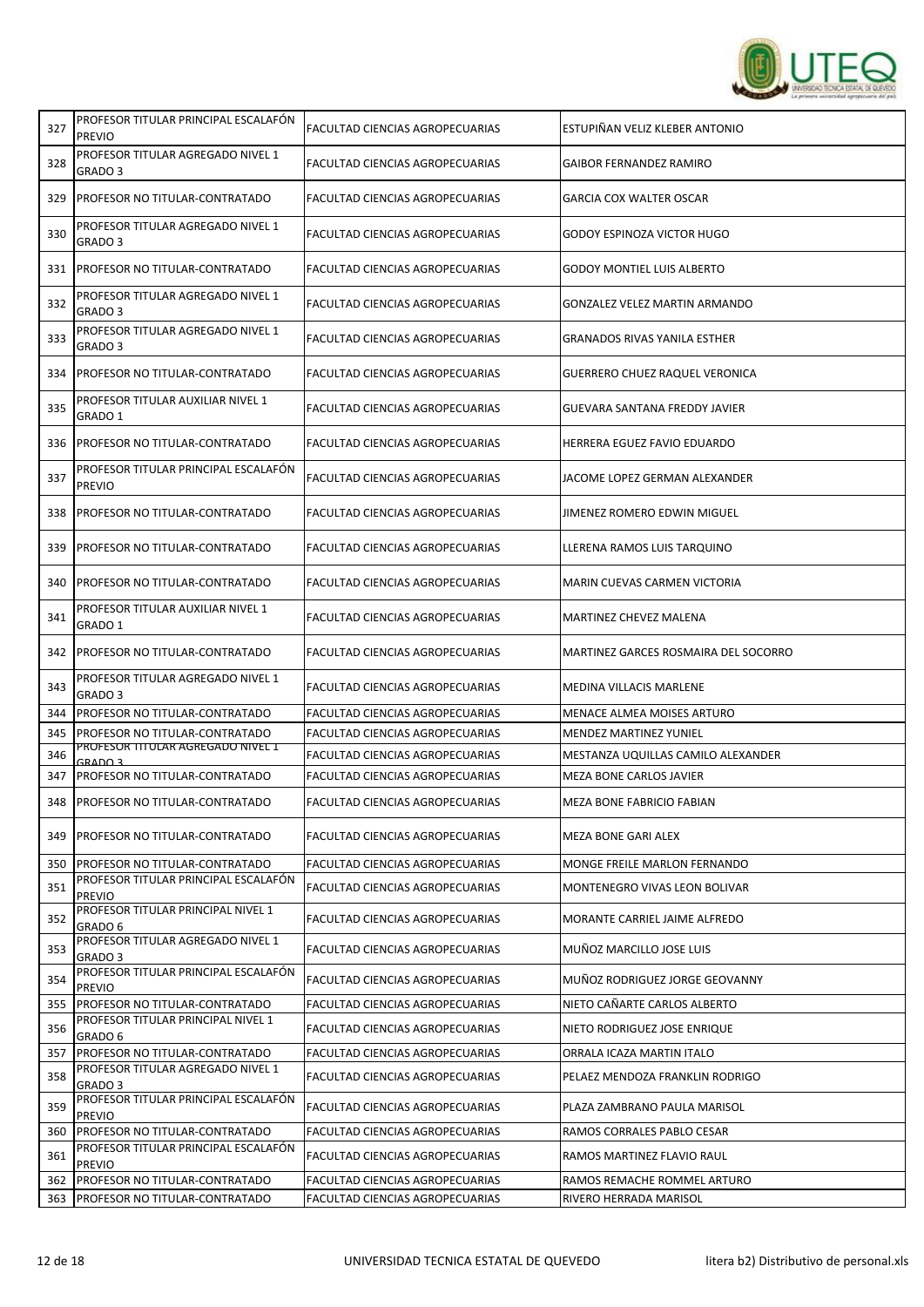

| 364        | <b>PROFESOR NO TITULAR-CONTRATADO</b>                               | FACULTAD CIENCIAS AGROPECUARIAS                                          | SABANDO AVILA FREDDY AGUSTIN                                           |
|------------|---------------------------------------------------------------------|--------------------------------------------------------------------------|------------------------------------------------------------------------|
| 365        | PROFESOR TITULAR PRINCIPAL ESCALAFÓN                                | <b>FACULTAD CIENCIAS AGROPECUARIAS</b>                                   | SANCHEZ LAIÑO ADOLFO RODOLFO                                           |
|            | <b>PREVIO</b>                                                       |                                                                          |                                                                        |
| 366        | PROFESOR NO TITULAR-CONTRATADO                                      | <b>FACULTAD CIENCIAS AGROPECUARIAS</b>                                   | SANTANA ALVARADO WILVER HUMBERTO                                       |
| 367        | PROFESOR TITULAR PRINCIPAL ESCALAFÓN<br><b>PREVIO</b>               | FACULTAD CIENCIAS AGROPECUARIAS                                          | SAUCEDO AGUIAR SILVIA GICELA                                           |
| 368        | PROFESOR TITULAR PRINCIPAL ESCALAFÓN<br><b>PREVIO</b>               | <b>FACULTAD CIENCIAS AGROPECUARIAS</b>                                   | SIMBA OCHOA LUIS FERNANDO                                              |
| 369        | PROFESOR NO TITULAR-CONTRATADO                                      | FACULTAD CIENCIAS AGROPECUARIAS                                          | SOLANO APUNTES EDISON HIDALGO                                          |
| 370        | PROFESOR TITULAR PRINCIPAL ESCALAFÓN<br><b>PREVIO</b>               | FACULTAD CIENCIAS AGROPECUARIAS                                          | SUATUNCE CUNUHAY JOSE PEDRO                                            |
| 371        | PROFESOR TITULAR AGREGADO NIVEL 1<br>GRADO <sub>3</sub>             | FACULTAD CIENCIAS AGROPECUARIAS                                          | <b>VALVERDE MOREIRA HECTOR ENRIQUE</b>                                 |
| 372        | PROFESOR TITULAR AGREGADO NIVEL 3<br>GRADO 5                        | <b>FACULTAD CIENCIAS AGROPECUARIAS</b>                                   | VASCO MORA DIANA LUCIA                                                 |
| 373        | PROFESOR TITULAR AGREGADO NIVEL 1<br>GRADO 3                        | FACULTAD CIENCIAS AGROPECUARIAS                                          | VASCONEZ MONTUFAR GREGORIO HUMBERTO                                    |
| 374        | PROFESOR NO TITULAR-CONTRATADO                                      | FACULTAD CIENCIAS AGROPECUARIAS                                          | VERA AVILES DANIEL FEDERICO                                            |
| 375        | PROFESOR NO TITULAR-CONTRATADO                                      | FACULTAD CIENCIAS AGROPECUARIAS                                          | VILLAMAR TORRES YULITZA GEOMARA                                        |
| 376        | PROFESOR NO TITULAR-CONTRATADO                                      | <b>FACULTAD CIENCIAS AGROPECUARIAS</b>                                   | YANEZ CAJO DANILO JAVIER                                               |
| 377        | PROFESOR NO TITULAR-CONTRATADO                                      | FACULTAD CIENCIAS AGROPECUARIAS                                          | YEPEZ MACIAS PIEDAD FRANCISCA                                          |
| 378        | PROFESOR NO TITULAR-CONTRATADO                                      | FACULTAD CIENCIAS AGROPECUARIAS                                          | ZAMBRANO MONTES SAMIR ANTONIO                                          |
| 379        | PROFESOR NO TITULAR-CONTRATADO                                      | FACULTAD CIENCIAS DE LA EDUCACION                                        | CANO DELGADO JANNETH TERESA                                            |
| 380        | PROFESOR NO TITULAR-CONTRATADO                                      | FACULTAD CIENCIAS DE LA EDUCACION                                        | CEDEÑO BARZOLA JIMMY ALDRIN                                            |
| 381        | PROFESOR NO TITULAR-CONTRATADO                                      | FACULTAD CIENCIAS DE LA EDUCACION                                        | CHONG CRUZ MANUEL LIBORIO                                              |
| 382        | PROFESOR NO TITULAR-CONTRATADO                                      | FACULTAD CIENCIAS DE LA EDUCACION                                        | COUTINHO DOS SANTOS JARDEL                                             |
| 383        | PROFESOR NO TITULAR-CONTRATADO                                      | FACULTAD CIENCIAS DE LA EDUCACION                                        | FIGUEREDO SANCHEZ LORENZO ROLANDO                                      |
| 384        | PROFESOR NO TITULAR-CONTRATADO                                      | FACULTAD CIENCIAS DE LA EDUCACION                                        | MARTINEZ HERNANDEZ ALINA                                               |
| 385        | PROFESOR TITULAR PRINCIPAL ESCALAFÓN                                | FACULTAD CIENCIAS DE LA EDUCACION                                        | PARRA SILVA PABLO ALBERTO                                              |
| 386        | <b>PREVIO</b><br>PROFESOR NO TITULAR-CONTRATADO                     | FACULTAD CIENCIAS DE LA EDUCACION                                        | PEREZ CRUZ ISABEL CRISTINA                                             |
| 387        | PROFESOR PRINCIPAL ESCALAFÓN PREVIO                                 | FACULTAD CIENCIAS DE LA EDUCACION                                        | PINTO COTTO BAUTISTA RAFAEL                                            |
| 388        | PROFESOR NO TITULAR-CONTRATADO                                      | FACULTAD CIENCIAS DE LA EDUCACION                                        | VENET MUÑOZ REGINA                                                     |
| 389        | PROFESOR NO TITULAR-CONTRATADO                                      | FACULTAD CIENCIAS DE LA INGENIERÍA                                       | ACOSTA MANOSALVAS JORGE JAVIER                                         |
| 390        | PROFESOR NO TITULAR-CONTRATADO                                      | FACULTAD CIENCIAS DE LA INGENIERÍA                                       | AGUIRRE PEREZ GIOJAN RICARDO                                           |
| 391        | PROFESOR NO TITULAR-CONTRATADO                                      | FACULTAD CIENCIAS DE LA INGENIERÍA                                       | AMAYA JARAMILLO CARLOS DAVID                                           |
| 392        | PROFESOR NO TITULAR-CONTRATADO                                      | FACULTAD CIENCIAS DE LA INGENIERÍA                                       | ANDRADE CAICHO CARLOS EFRAIN                                           |
| 393        | PROFESOR NO TITULAR-CONTRATADO                                      | FACULTAD CIENCIAS DE LA INGENIERÍA                                       | ARELLANO ORTIZ GABRIEL ALEJANDRO                                       |
| 394        | PROFESOR NO TITULAR-CONTRATADO                                      | FACULTAD CIENCIAS DE LA INGENIERÍA                                       | BAÑOS COELLO MARIA BELEN                                               |
| 395        | PROFESOR NO TITULAR-CONTRATADO                                      | FACULTAD CIENCIAS DE LA INGENIERÍA                                       | BENITEZ NAVARRETE PAOLA MARIBEL                                        |
|            | 396 PROFESOR NO TITULAR-CONTRATADO                                  | FACULTAD CIENCIAS DE LA INGENIERÍA                                       | <b>BOSQUEZ MESTANZA ANGELITA LEONOR</b>                                |
| 397        | PROFESOR TITULAR PRINCIPAL ESCALAFÓN<br>PREVIO                      | FACULTAD CIENCIAS DE LA INGENIERÍA                                       | CABRERA VARGAS SEGUNDO ARTURO                                          |
| 398        | PROFESOR TITULAR PRINCIPAL ESCALAFÓN<br>PREVIO                      | FACULTAD CIENCIAS DE LA INGENIERÍA                                       | CEVALLOS MUÑOZ OMAR ARTURO                                             |
| 399        | PROFESOR TITULAR AGREGADO NIVEL 1<br>GRADO 3                        | FACULTAD CIENCIAS DE LA INGENIERÍA                                       | CONTRERAS MOSQUERA FRANCISCA ETELVINA                                  |
| 400        | PROFESOR NO TITULAR-CONTRATADO                                      | FACULTAD CIENCIAS DE LA INGENIERÍA                                       | CORTEZ ESPINOZA ANDREA CRISTINA                                        |
| 401        | PROFESOR NO TITULAR-CONTRATADO                                      | FACULTAD CIENCIAS DE LA INGENIERÍA                                       | <b>CUENCA CABRERA MILTON GEOVANNY</b>                                  |
| 402        | PROFESOR TITULAR PRINCIPAL ESCALAFÓN<br><b>PREVIO</b>               | FACULTAD CIENCIAS DE LA INGENIERÍA                                       | DIAZ MACIAS EFRAIN EVARISTO                                            |
| 403        | PROFESOR TITULAR AGREGADO NIVEL 1<br>GRADO 3                        | FACULTAD CIENCIAS DE LA INGENIERÍA                                       | ERAZO MORETA ORLANDO RANIRO                                            |
| 404        | PROFESOR TITULAR AGREGADO NIVEL 1<br>GRADO 3                        | FACULTAD CIENCIAS DE LA INGENIERÍA                                       | <b>FERRER SANCHEZ YARELYS</b>                                          |
| 405        | PROFESOR NO TITULAR-CONTRATADO                                      | FACULTAD CIENCIAS DE LA INGENIERÍA                                       | FIALLOS BARRIONUEVO ALEX ROSENDO                                       |
| 406        | PROFESOR NO TITULAR-CONTRATADO                                      | FACULTAD CIENCIAS DE LA INGENIERÍA                                       | <b>FRANCO CASTRO SARA</b>                                              |
| 407        | PROFESOR NO TITULAR-CONTRATADO                                      | FACULTAD CIENCIAS DE LA INGENIERÍA                                       | GALEAS ARBOLEDA GABRIELA JACQUELIN                                     |
|            |                                                                     |                                                                          |                                                                        |
| 408        | PROFESOR NO TITULAR-CONTRATADO                                      | FACULTAD CIENCIAS DE LA INGENIERÍA                                       | GRIJALVA CAMPANA EDWIN RAUL                                            |
| 409        | PROFESOR NO TITULAR-CONTRATADO                                      | FACULTAD CIENCIAS DE LA INGENIERÍA                                       | GUERRERO CHUEZ NORMA MARIA                                             |
| 410<br>411 | PROFESOR NO TITULAR-CONTRATADO<br>PROFESOR TITULAR AUXILIAR NIVEL 1 | FACULTAD CIENCIAS DE LA INGENIERÍA<br>FACULTAD CIENCIAS DE LA INGENIERÍA | GUERRERO GOYES KENYA ANMARIT<br><b>GUERRERO ULLOA GLEISTON CICERON</b> |
|            | GRADO 1                                                             |                                                                          |                                                                        |
| 412        | PROFESOR NO TITULAR-CONTRATADO                                      | FACULTAD CIENCIAS DE LA INGENIERÍA                                       | GUEVARA TORRES PAMELA VICTORIA                                         |
| 413        | PROFESOR NO TITULAR-CONTRATADO                                      | FACULTAD CIENCIAS DE LA INGENIERÍA                                       | INTRIAGO RODRIGUEZ DIEGO FERNANDO                                      |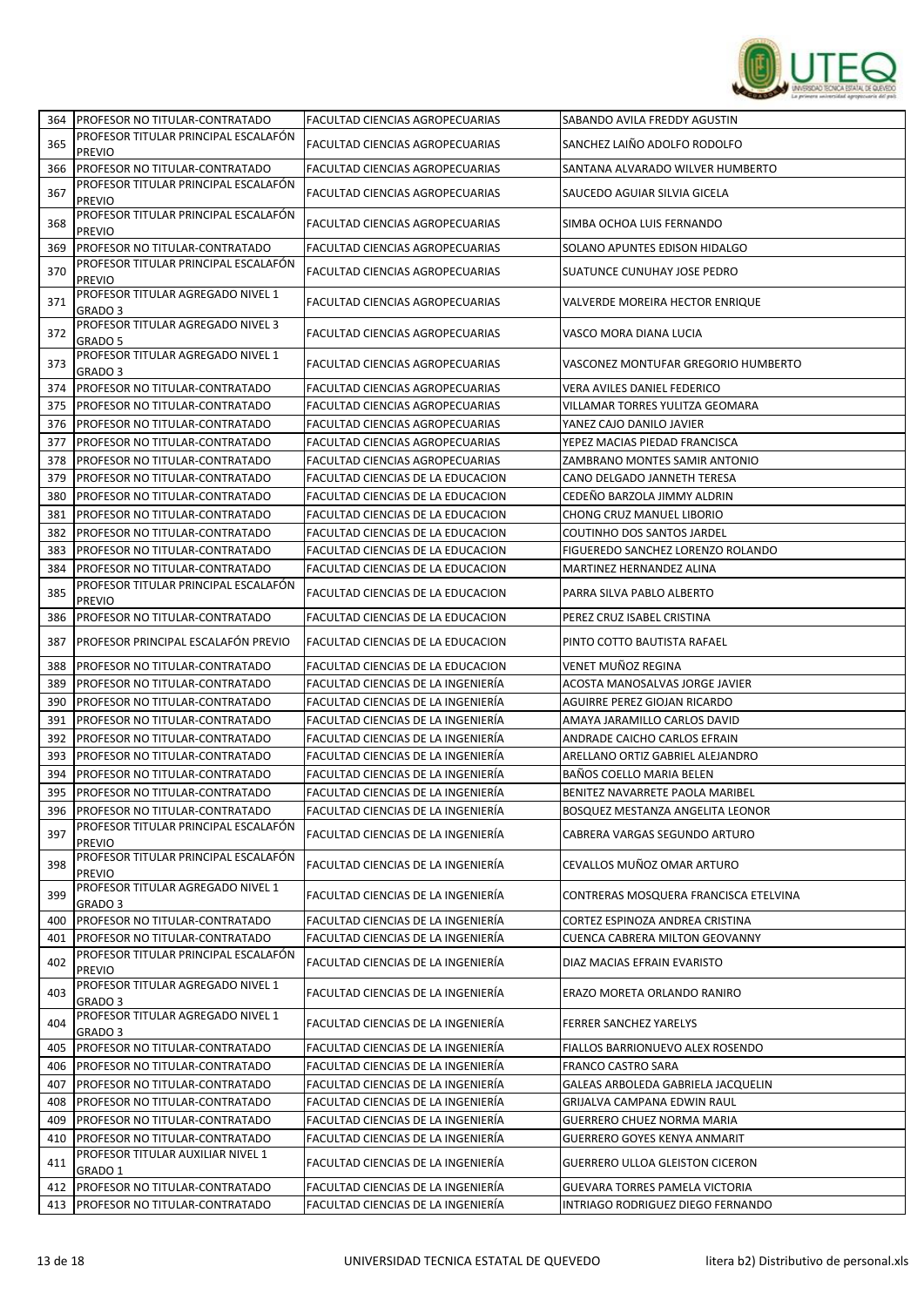

| 414 | PROFESOR TITULAR AGREGADO NIVEL 1<br>GRADO 3            | FACULTAD CIENCIAS DE LA INGENIERÍA                                     | INTRIAGO ZAMORA PEDRO NAPOLEON                                         |
|-----|---------------------------------------------------------|------------------------------------------------------------------------|------------------------------------------------------------------------|
| 415 | PROFESOR TITULAR PRINCIPAL ESCALAFÓN<br><b>PREVIO</b>   | FACULTAD CIENCIAS DE LA INGENIERÍA                                     | JARAMILLO CHUQUI IVAN FREDDY                                           |
| 416 | PROFESOR TITULAR AGREGADO NIVEL 1<br>GRADO <sub>3</sub> | FACULTAD CIENCIAS DE LA INGENIERÍA                                     | LLERENA GUEVARA LUCRECIA ALEJANDRINA (licencia sin sueldo<br>estudios) |
| 417 | PROFESOR NO TITULAR-CONTRATADO                          | FACULTAD CIENCIAS DE LA INGENIERÍA                                     | LOZANO MENDOZA PEDRO HARRYS                                            |
| 418 | PROFESOR TITULAR PRINCIPAL ESCALAFÓN<br><b>PREVIO</b>   | FACULTAD CIENCIAS DE LA INGENIERÍA                                     | MARQUEZ DE LA PLATA MONTIEL CARLOS VICENTE                             |
| 419 | PROFESOR TITULAR PRINCIPAL ESCALAFÓN                    | FACULTAD CIENCIAS DE LA                                                | MEDINA MOREIRA DUBER SEGUNDO                                           |
| 420 | <b>PREVIO</b><br>PROFESOR NO TITULAR-CONTRATADO         | INGENIERÍA/ADMISION Y NIVELACION<br>FACULTAD CIENCIAS DE LA INGENIERÍA | MENDIETA BENAVIDES WILLIAM FRANCISCO                                   |
| 421 | PROFESOR NO TITULAR-CONTRATADO                          | FACULTAD CIENCIAS DE LA INGENIERÍA                                     | MONTILLA LOPEZ YOMBER JOSE                                             |
| 422 | PROFESOR TITULAR AGREGADO NIVEL 2<br>GRADO 4            | FACULTAD CIENCIAS DE LA INGENIERÍA                                     | MORA SECAIRA JANETH INES                                               |
| 423 | PROFESOR NO TITULAR-CONTRATADO                          | FACULTAD CIENCIAS DE LA INGENIERÍA                                     | MORALES RODRIGUEZ WISTON JAVIER                                        |
| 424 | PROFESOR NO TITULAR-CONTRATADO                          | FACULTAD CIENCIAS DE LA INGENIERÍA                                     | ORTEGA ACOSTA JUAN CARLOS ENRIQUE                                      |
| 425 | PROFESOR NO TITULAR-CONTRATADO                          | FACULTAD CIENCIAS DE LA INGENIERÍA                                     | ORTIZ GONZALEZ YADYRA MONSERRATH                                       |
| 426 | PROFESOR NO TITULAR-CONTRATADO                          | FACULTAD CIENCIAS DE LA INGENIERÍA                                     | PAZMIÑO RODRIGUEZ JULIO CESAR                                          |
| 427 | PROFESOR NO TITULAR-CONTRATADO                          | FACULTAD CIENCIAS DE LA INGENIERÍA                                     | PEÑA BANEGAS DIEGO PATRICIO                                            |
| 428 | PROFESOR NO TITULAR-CONTRATADO                          | FACULTAD CIENCIAS DE LA INGENIERÍA                                     | PISCO VANEGAS JUAN CARLOS                                              |
|     | PROFESOR NO TITULAR-CONTRATADO                          | FACULTAD CIENCIAS DE LA INGENIERÍA                                     | PORTILLA OLVERA GILBERTO ELIAS                                         |
| 429 |                                                         |                                                                        |                                                                        |
| 430 | PROFESOR NO TITULAR-CONTRATADO                          | FACULTAD CIENCIAS DE LA INGENIERÍA                                     | PRIETO BENAVIDES OSCAR OSWALDO                                         |
| 431 | PROFESOR NO TITULAR-CONTRATADO                          | FACULTAD CIENCIAS DE LA INGENIERÍA                                     | PROAÑO MOLINA PAOLA MARIELA                                            |
| 432 | PROFESOR NO TITULAR-CONTRATADO                          | FACULTAD CIENCIAS DE LA INGENIERÍA                                     | PUNINA GUERRERO DIEGO JAVIER                                           |
| 433 | PROFESOR TITULAR PRINCIPAL ESCALAFÓN<br><b>PREVIO</b>   | FACULTAD CIENCIAS DE LA INGENIERÍA                                     | RODRIGUEZ GAVILANES NANCY MAGALI (licencia sin sueldo<br>estudios)     |
| 434 | PROFESOR NO TITULAR-CONTRATADO                          | FACULTAD CIENCIAS DE LA INGENIERÍA                                     | ROSERO ROJAS JAIME AMADO                                               |
| 435 | PROFESOR NO TITULAR-CONTRATADO                          | FACULTAD CIENCIAS DE LA INGENIERÍA                                     | RUANO HERRERIA ERNESTO JAVIER                                          |
| 436 | PROFESOR NO TITULAR-CONTRATADO                          | FACULTAD CIENCIAS DE LA INGENIERÍA                                     | SAA SALTOS JORGE WILSON                                                |
| 437 | PROFESOR NO TITULAR-CONTRATADO                          | FACULTAD CIENCIAS DE LA INGENIERÍA                                     | SALAZAR LOOR RODGER BENJAMIN                                           |
| 438 | PROFESOR NO TITULAR-CONTRATADO                          | FACULTAD CIENCIAS DE LA INGENIERÍA                                     | SALINAS BUESTAN NESTOR RAFAEL                                          |
| 439 | PROFESOR NO TITULAR-CONTRATADO                          | FACULTAD CIENCIAS DE LA INGENIERÍA                                     | SAMANIEGO MENA EDUARDO AMABLE                                          |
| 440 | PROFESOR NO TITULAR-CONTRATADO                          | FACULTAD CIENCIAS DE LA INGENIERÍA                                     | SIMANCAS VARGAS JEAN CARLOS                                            |
| 441 | PROFESOR NO TITULAR-CONTRATADO                          | FACULTAD CIENCIAS DE LA INGENIERÍA                                     | SINCHI RIVAS CARMEN ALEXANDRA                                          |
| 442 | PROFESOR TITULAR AGREGADO NIVEL 1<br>GRADO <sub>3</sub> | FACULTAD CIENCIAS DE LA INGENIERÍA                                     | TAY HING CAJAS CECILIA CAROLINA                                        |
| 443 | PROFESOR NO TITULAR-CONTRATADO                          | FACULTAD CIENCIAS DE LA INGENIERÍA                                     | TOPA CHUQUITARCO CRISTIAN                                              |
| 444 | PROFESOR TITULAR AUXILIAR NIVEL 1                       | FACULTAD CIENCIAS DE LA INGENIERÍA                                     | TORRES BOLAÑOS MARJORI TAHIMY MARGARITA                                |
| 445 | GRADO 1<br>PROFESOR NO TITULAR-CONTRATADO               | FACULTAD CIENCIAS DE LA INGENIERÍA                                     | TORRES QUIJIJE ANGEL IVAN                                              |
| 446 | PROFESOR TITULAR PRINCIPAL ESCALAFÓN<br>PREVIO          | FACULTAD CIENCIAS DE LA INGENIERÍA                                     | TROYA ZAMBRANO MELCHOR FIDEL                                           |
| 447 | PROFESOR NO TITULAR-CONTRATADO                          | FACULTAD CIENCIAS DE LA INGENIERÍA                                     | TUBAY VERGARA JOSE LUIS                                                |
| 448 | PROFESOR NO TITULAR-CONTRATADO                          | FACULTAD CIENCIAS DE LA INGENIERÍA                                     | URDANIGO ZAMBRANO JUAN PABLO                                           |
| 449 | PROFESOR TITULAR AGREGADO NIVEL 1                       | FACULTAD CIENCIAS DE LA INGENIERÍA                                     | VICUÑA PINO ARIOSTO EUGENIO                                            |
| 450 | GRADO 3<br>PROFESOR TITULAR PRINCIPAL NIVEL 1           | FACULTAD CIENCIAS DE LA INGENIERÍA                                     | VLASSOVA LIDIA                                                         |
| 451 | GRADO 6<br>PROFESOR NO TITULAR-CONTRATADO               | FACULTAD CIENCIAS DE LA INGENIERÍA                                     | YEPEZ ROSADO ANGEL JOEL                                                |
| 452 | PROFESOR NO TITULAR-CONTRATADO                          | FACULTAD CIENCIAS DE LA INGENIERÍA                                     | ZAPATA HIDALGO DANIEL ROBERTO                                          |
| 453 | PROFESOR NO TITULAR-CONTRATADO                          | FACULTAD CIENCIAS DE LA INDUSTRIA Y                                    | AGUILERA VIDAL HENRY NELSON                                            |
| 454 | PROFESOR NO TITULAR-CONTRATADO                          | <b>PRODUCCION</b><br>FACULTAD CIENCIAS DE LA INDUSTRIA Y               | ALDERETE RENDON ABELARDO JERONIMO                                      |
|     | PROFESOR TITULAR AGREGADO NIVEL 1                       | <b>PRODUCCION</b><br>FACULTAD CIENCIAS DE LA INDUSTRIA Y               |                                                                        |
| 455 | GRADO 3                                                 | <b>PRODUCCION</b>                                                      | ARAGUNDI VELARDE JEFFERSON GUSTAVO                                     |
| 456 | PROFESOR NO TITULAR-CONTRATADO                          | FACULTAD CIENCIAS DE LA INDUSTRIA Y<br><b>PRODUCCION</b>               | BARROS ENRIQUEZ JOSE DAVID                                             |
| 457 | PROFESOR NO TITULAR-CONTRATADO                          | FACULTAD CIENCIAS DE LA INDUSTRIA Y<br><b>PRODUCCION</b>               | BAYAS ZAMORA ABRAHAM ADALBERTO                                         |
| 458 | PROFESOR NO TITULAR-CONTRATADO                          | FACULTAD CIENCIAS DE LA INDUSTRIA Y<br><b>PRODUCCION</b>               | <b>BUSTILLOS MOLINA IRENE TERESA</b>                                   |
| 459 | PROFESOR NO TITULAR-CONTRATADO                          | FACULTAD CIENCIAS DE LA INDUSTRIA Y<br><b>PRODUCCION</b>               | COELLO LOOR CAROL DANIELA                                              |
| 460 | PROFESOR NO TITULAR-CONTRATADO                          | FACULTAD CIENCIAS DE LA INDUSTRIA Y<br><b>PRODUCCION</b>               | COELLO VERA ADALBERTO ANTONIO                                          |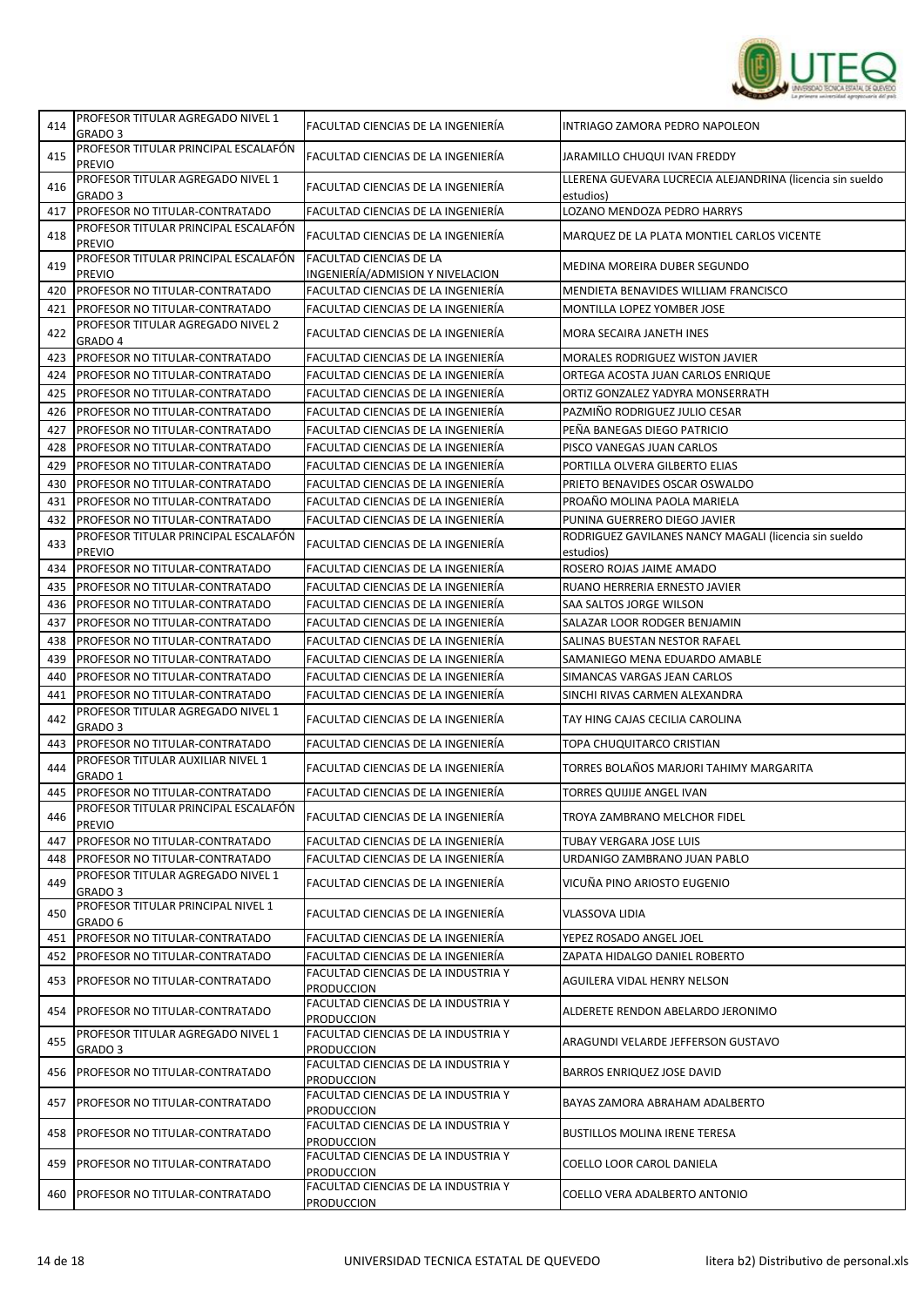

| 461 | <b>PROFESOR NO TITULAR-CONTRATADO</b>                   | FACULTAD CIENCIAS DE LA INDUSTRIA Y<br><b>PRODUCCION</b>                                        | DURAZNO DELGADO LEONILO ALFONSO      |
|-----|---------------------------------------------------------|-------------------------------------------------------------------------------------------------|--------------------------------------|
| 462 | PROFESOR NO TITULAR-CONTRATADO                          | FACULTAD CIENCIAS DE LA INDUSTRIA Y<br><b>PRODUCCION</b>                                        | EGAS ASTUDILLO LUIS ALBERTO          |
| 463 | PROFESOR NO TITULAR-CONTRATADO                          | FACULTAD CIENCIAS DE LA INDUSTRIA Y<br><b>PRODUCCION</b>                                        | ESPINOZA ORTEGA HERNAN SANTIAGO      |
| 464 | PROFESOR NO TITULAR-CONTRATADO                          | FACULTAD CIENCIAS DE LA INDUSTRIA Y<br>PRODUCCION                                               | ESTRELLA MENDOZA MARIA FERNANDA      |
| 465 | PROFESOR NO TITULAR-CONTRATADO                          | FACULTAD CIENCIAS DE LA INDUSTRIA Y<br><b>PRODUCCION</b>                                        | FERNANDEZ ESCOBAR ANGEL OLIVERIO     |
| 466 | PROFESOR NO TITULAR-CONTRATADO                          | FACULTAD CIENCIAS DE LA INDUSTRIA Y<br><b>PRODUCCION</b>                                        | GUAPI ALAVA GINA MARIUXI             |
| 467 | PROFESOR NO TITULAR-CONTRATADO                          | FACULTAD CIENCIAS DE LA INDUSTRIA Y<br><b>PRODUCCION</b>                                        | GUERRA MOREIRA LUIS FERNANDO         |
| 468 | PROFESOR NO TITULAR-CONTRATADO                          | FACULTAD CIENCIAS DE LA INDUSTRIA Y<br>PRODUCCION                                               | <b>GUERRON TROYA VICENTE ALBERTO</b> |
| 469 | PROFESOR NO TITULAR-CONTRATADO                          | FACULTAD CIENCIAS DE LA INDUSTRIA Y<br><b>PRODUCCION</b>                                        | JACOME ALARCON LUIS FERNANDO         |
| 470 | PROFESOR NO TITULAR-CONTRATADO                          | FACULTAD CIENCIAS DE LA INDUSTRIA Y<br><b>PRODUCCION</b>                                        | JACOME VELEZ WALTER JOFFRED          |
| 471 | PROFESOR NO TITULAR-CONTRATADO                          | FACULTAD CIENCIAS DE LA INDUSTRIA Y<br>PRODUCCION                                               | LAVERDE ALBARRACIN CRISTIAN SAMUEL   |
| 472 | PROFESOR NO TITULAR-CONTRATADO                          | FACULTAD CIENCIAS DE LA INDUSTRIA Y<br><b>PRODUCCION</b>                                        | LEON GANCHOZO MANUEL UBALDO          |
| 473 | PROFESOR NO TITULAR-CONTRATADO                          | FACULTAD CIENCIAS DE LA INDUSTRIA Y<br><b>PRODUCCION</b>                                        | LLERENA SILVA WILMA MARIBEL          |
| 474 | PROFESOR NO TITULAR-CONTRATADO                          | FACULTAD CIENCIAS DE LA INDUSTRIA Y<br><b>PRODUCCION</b>                                        | MANCHENO PADILLA EDISON MARCELO      |
| 475 | PROFESOR NO TITULAR-CONTRATADO                          | FACULTAD CIENCIAS DE LA INDUSTRIA Y<br><b>PRODUCCION</b>                                        | <b>MARTINEZ PORRO EUDES</b>          |
| 476 | PROFESOR TITULAR AGREGADO NIVEL 1<br>GRADO 3            | FACULTAD CIENCIAS DE LA INDUSTRIA Y<br><b>PRODUCCION</b>                                        | MERA CHINGA LUIS ENRIQUE             |
| 477 | PROFESOR NO TITULAR-CONTRATADO                          | FACULTAD CIENCIAS DE LA INDUSTRIA Y<br><b>PRODUCCION</b>                                        | MONGE GARCIA GUSTAVO VINICIO         |
| 478 | PROFESOR NO TITULAR-CONTRATADO                          | FACULTAD CIENCIAS DE LA INDUSTRIA Y<br>PRODUCCION                                               | MORALES PADILLA MARIA MONSERRATH     |
|     |                                                         |                                                                                                 |                                      |
| 479 | PROFESOR NO TITULAR-CONTRATADO                          | FACULTAD CIENCIAS DE LA INDUSTRIA Y<br><b>PRODUCCION</b>                                        | MOREIRA MACIAS ROBERT WILLIAM        |
| 480 | PROFESOR TITULAR AGREGADO NIVEL 1<br>GRADO <sub>3</sub> | FACULTAD CIENCIAS DE LA INDUSTRIA Y<br>PRODUCCION                                               | MOREIRA MENENDEZ MERCEDES CLEOPATRA  |
| 481 | PROFESOR NO TITULAR-CONTRATADO                          | FACULTAD CIENCIAS DE LA INDUSTRIA Y<br><b>PRODUCCION</b>                                        | NAVARRETE GOMEZ ROGELIO MANUEL       |
| 482 | PROFESOR TITULAR AGREGADO NIVEL 3<br>GRADO 5            | FACULTAD CIENCIAS DE LA INDUSTRIA Y<br><b>PRODUCCION</b>                                        | NEIRA MOSQUERA JUAN ALEJANDRO        |
| 483 | PROFESOR NO TITULAR-CONTRATADO                          | FACULTAD CIENCIAS DE LA INDUSTRIA Y<br><b>PRODUCCION</b>                                        | ORTIZ LOZADA ELIZABETH AUXILIADORA   |
| 484 | PROFESOR TITULAR AGREGADO NIVEL 1<br>GRADO 3            | FACULTAD CIENCIAS DE LA INDUSTRIA Y<br><b>PRODUCCION</b>                                        | OSORIO SANCHEZ ANA VERONICA          |
| 485 | PROFESOR NO TITULAR-CONTRATADO                          | FACULTAD CIENCIAS DE LA INDUSTRIA Y<br><b>PRODUCCION</b>                                        | PACHECO TIGSELEMA MARIA TERESA       |
| 486 | PROFESOR NO TITULAR-CONTRATADO                          | FACULTAD CIENCIAS DE LA INDUSTRIA Y<br><b>PRODUCCION</b>                                        | PEREZ TOAPANTA ADRIANO EFRAIN        |
| 487 | PROFESOR TITULAR AGREGADO NIVEL 3<br>GRADO 5            | FACULTAD CIENCIAS DE LA INDUSTRIA Y<br><b>PRODUCCION</b>                                        | PINARGOTE MENDOZA EDGAR RODOLFO      |
| 488 | PROFESOR NO TITULAR-CONTRATADO                          | FACULTAD CIENCIAS DE LA INDUSTRIA Y<br>Produccion                                               | QUINTANA ZAMORA JORGE GUSTAVO        |
| 489 | PROFESOR NO TITULAR-CONTRATADO                          | FACULTAD CIENCIAS DE LA INDUSTRIA Y<br>PRODUCCION                                               | REINOSO BAQUE IVAN MANUEL            |
| 490 | PROFESOR NO TITULAR-CONTRATADO                          | FACULTAD CIENCIAS DE LA INDUSTRIA Y<br><b>PRODUCCION</b>                                        | RENDON GUERRA GINA                   |
|     | 491   PROFESOR NO TITULAR-CONTRATADO                    | FACULTAD CIENCIAS DE LA INDUSTRIA Y<br><b>PRODUCCION</b>                                        | RIVAS SIERRA DANNY ALEXANDER         |
| 492 | PROFESOR TITULAR AGREGADO NIVEL 1<br>GRADO 1            | FACULTAD CIENCIAS DE LA INDUSTRIA Y<br><b>PRODUCCION</b>                                        | RIZZO ZAMORA LAUDEN GEOBACK          |
| 493 | PROFESOR NO TITULAR-CONTRATADO                          | FACULTAD CIENCIAS DE LA INDUSTRIA Y<br><b>PRODUCCION</b>                                        | ROA BRAVO CARLOS ALFONSO             |
| 494 | PROFESOR NO TITULAR-CONTRATADO                          | FACULTAD CIENCIAS DE LA INDUSTRIA Y<br><b>PRODUCCION</b>                                        | RODRIGUEZ CASTRO ROSSY LISBETH       |
| 495 | PROFESOR NO TITULAR-CONTRATADO                          | FACULTAD CIENCIAS DE LA INDUSTRIA Y<br><b>PRODUCCION</b><br>FACULTAD CIENCIAS DE LA INDUSTRIA Y | ROJAS URIBE LOGUARD SMITH            |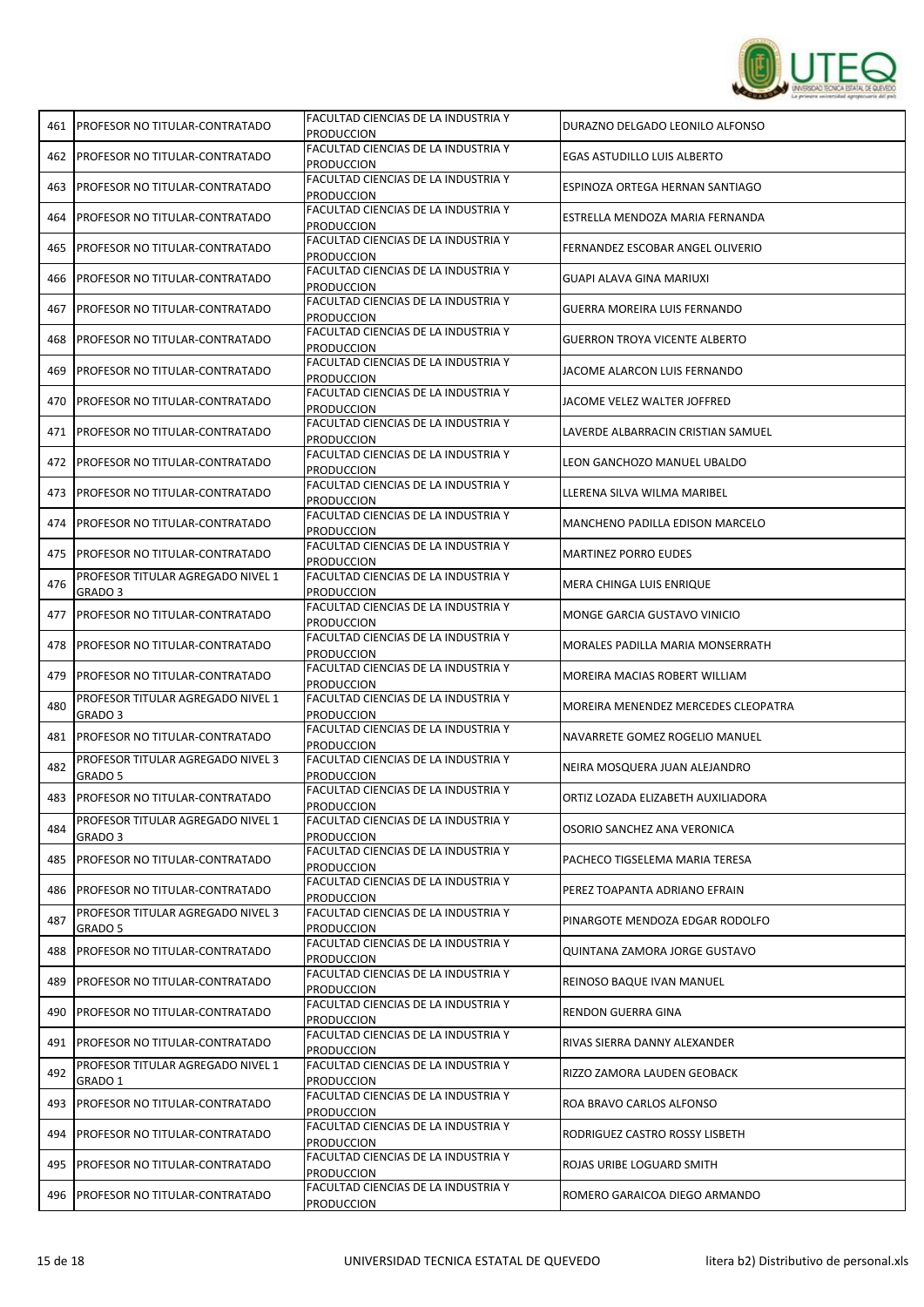

| 497 | <b>PROFESOR NO TITULAR-CONTRATADO</b>                 | FACULTAD CIENCIAS DE LA INDUSTRIA Y                      | SOCASI GUALOTUÑA MIGUEL SANTIAGO     |
|-----|-------------------------------------------------------|----------------------------------------------------------|--------------------------------------|
|     |                                                       | <b>PRODUCCION</b><br>FACULTAD CIENCIAS DE LA INDUSTRIA Y |                                      |
| 498 | PROFESOR NO TITULAR-CONTRATADO                        | <b>PRODUCCION</b>                                        | SOLIS BARROS TITO RIGOBERTO          |
| 499 | PROFESOR NO TITULAR-CONTRATADO                        | FACULTAD CIENCIAS DE LA INDUSTRIA Y<br><b>PRODUCCION</b> | TIRIRA CHULDE FERNANDA GERMANIA      |
| 500 | PROFESOR NO TITULAR-CONTRATADO                        | FACULTAD CIENCIAS DE LA INDUSTRIA Y<br><b>PRODUCCION</b> | TORRES TORRES RUTH ISABEL            |
| 501 | PROFESOR NO TITULAR-CONTRATADO                        | FACULTAD CIENCIAS DE LA INDUSTRIA Y<br>PRODUCCION        | TUAREZ GARCIA DIEGO ARMANDO          |
| 502 | PROFESOR NO TITULAR-CONTRATADO                        | FACULTAD CIENCIAS DE LA INDUSTRIA Y<br><b>PRODUCCION</b> | VALENCIA RODRIGUEZ EDGAR GABRIEL     |
| 503 | PROFESOR TITULAR AGREGADO NIVEL 1<br>GRADO 4          | FACULTAD CIENCIAS DE LA INDUSTRIA Y<br><b>PRODUCCION</b> | VALLEJO TORRES CHISTIAN AMABLE       |
| 504 | PROFESOR NO TITULAR-CONTRATADO                        | FACULTAD CIENCIAS DE LA INDUSTRIA Y<br>Produccion        | VARAS GILER ROSA CECIBEL             |
| 505 | PROFESOR TITULAR PRINCIPAL ESCALAFÓN<br><b>PREVIO</b> | FACULTAD CIENCIAS DE LA INDUSTRIA Y<br><b>PRODUCCION</b> | VELIZ AGUILAR MARISOL BETTY          |
| 506 | PROFESOR NO TITULAR-CONTRATADO                        | FACULTAD CIENCIAS DE LA INDUSTRIA Y<br><b>PRODUCCION</b> | VERA CHANG JAIME FABIAN              |
| 507 | PROFESOR NO TITULAR-CONTRATADO                        | FACULTAD CIENCIAS DE LA INDUSTRIA Y<br><b>PRODUCCION</b> | VILLAFUERTE LOPEZ MILTON IVAN        |
| 508 | PROFESOR NO TITULAR-CONTRATADO                        | FACULTAD CIENCIAS DE LA INDUSTRIA Y<br><b>PRODUCCION</b> | VILLARROEL BASTIDAS JOSE VICENTE     |
| 509 | PROFESOR NO TITULAR-CONTRATADO                        | FACULTAD CIENCIAS DE LA INDUSTRIA Y<br>PRODUCCION        | VILLEGAS SOTO NELSON RAMIRO          |
| 510 | PROFESOR NO TITULAR-CONTRATADO                        | FACULTAD CIENCIAS DE LA INDUSTRIA Y<br><b>PRODUCCION</b> | VINCES LLAGUNO LEONARDO SANTIAGO     |
| 511 | PROFESOR NO TITULAR-CONTRATADO                        | FACULTAD CIENCIAS DE LA INDUSTRIA Y<br>PRODUCCION        | ZAMBRANO MUÑOZ DENISSE MARGOTH       |
| 512 | PROFESOR NO TITULAR-CONTRATADO                        | FACULTAD CIENCIAS DE LA INDUSTRIA Y<br><b>PRODUCCION</b> | ZAMORA HERNANDEZ YUSIMIT KARINA      |
| 513 | PROFESOR NO TITULAR-CONTRATADO                        | ENFERMERÍA                                               | CAN SING CHOLOTA CELSA CELINDA       |
| 514 | PROFESOR NO TITULAR-CONTRATADO                        | ENFERMERÍA                                               | COELLO LLERENA MARIA FERNANDA        |
| 515 | PROFESOR NO TITULAR-CONTRATADO                        | ENFERMERÍA                                               | DIAZ SOLEDISPA MARICELA MARIANA      |
| 516 | PROFESOR NO TITULAR-CONTRATADO                        | ENFERMERÍA                                               | FACUY ARIAS LUISA MARIA              |
| 517 | PROFESOR NO TITULAR-CONTRATADO                        | ENFERMERÍA                                               | GUANOLUIZA TENEMAZA GLADYS ELIZABETH |
| 518 | PROFESOR NO TITULAR-CONTRATADO                        | ENFERMERÍA                                               | LOPEZ GARCIA NANCY DEL CARMEN        |
| 519 | PROFESOR NO TITULAR-CONTRATADO                        | ENFERMERÍA                                               | MOREIRA ESPINOZA BETTY ANDREA        |
| 520 | PROFESOR NO TITULAR-CONTRATADO                        | ENFERMERÍA                                               | MOREIRA FLORES MARIUXI MAGDALENA     |
| 521 | PROFESOR NO TITULAR-CONTRATADO                        | ENFERMERÍA                                               | NETO VILLAGOMEZ DIANA YESSENIA       |
| 522 | PROFESOR NO TITULAR-CONTRATADO                        | ENFERMERÍA                                               | PACHECO CABRERA CARMEN ALEJANDRINA   |
| 523 | PROFESOR NO TITULAR-CONTRATADO                        | ENFERMERÍA                                               | PACHECO CORREA SONIA ISABEL          |
| 524 | PROFESOR TITULAR AUXILIAR NIVEL 1<br>GRADO 1          | ENFERMERIA                                               | PALLAROSO GRANIZO ROSA YOLANDA       |
| 525 | PROFESOR NO TITULAR-CONTRATADO                        | ENFERMERÍA                                               | QUIJIJE CHAVEZ VILMA ROCIO           |
| 526 | <b>PROFESOR NO TITULAR-CONTRATADO</b>                 | ENFERMERÍA                                               | REYES BLUM GUILLERMO ALEXANDER       |
| 527 | PROFESOR NO TITULAR-CONTRATADO                        | ENFERMERIA                                               | ROMERO SEGOVIA CRISTIAN ARMANDO      |
| 528 | PROFESOR NO TITULAR-CONTRATADO                        | ENFERMERIA                                               | SOLIS GARCIA MARIANA ESTELITA        |
| 529 | PROFESOR NO TITULAR-CONTRATADO                        | ENFERMERÍA                                               | SOTOMAYOR CANTOS KARINA FERNANDA     |
| 530 | PROFESOR NO TITULAR-CONTRATADO                        | ENFERMERÍA                                               | VASQUEZ MORAN BERTHA ALEJANDRINA     |
| 531 | PROFESOR NO TITULAR-CONTRATADO                        | ENFERMERÍA                                               | VILLAMAR GAVILANES ANGIE DAYANA      |
| 532 | PROFESOR NO TITULAR-CONTRATADO                        | ENFERMERÍA                                               | VILLAMAR TORRES RONALD OSWALDO       |
| 533 | PROFESOR NO TITULAR-CONTRATADO                        | ENFERMERIA                                               | ZURITA DEIDERIO MARIUXI JOHANNA      |
| 534 | <b>INVESTIGACION</b>                                  | TECNICO DE INVESTIGACION                                 | PATIÑO UYAGUARI JAVIER LEONARDO      |
| 535 | UNIDAD DE ADMISION                                    | TECNICO DOCENTE                                          | GOMEZ AREVALO YUNY ELIZABETH         |
| 536 | INVESTIGACION                                         | TECNICO DOCENTE                                          | MORALES INTRIAGO FATIMA LOURDES      |
| 537 | FAC. CIENCIAS ECONOMICAS Y<br><b>FINANCIERAS</b>      | PROFESOR NO TITULAR-CONTRATADO                           | CABRERA GARCIA MELISA VICTORIA       |
| 538 | FAC. CIENCIAS DE LA EDUCACION                         | <b>TECNICO DOCENTE</b>                                   | AGUAS SEGURA LIVIO CESAR             |
| 539 | FAC. AGROPECUARIAS                                    | TECNICO DOCENTE                                          | RIVAS MENDOZA KEVIN LARRY            |
| 540 | FAC. EMPRESARIALES                                    | TECNICO DOCENTE                                          | GALARZA PUCHA JAIRO PATRICIO         |
| 541 | FAC. AGROPECUARIAS                                    | PROFESOR NO TITULAR-CONTRATADO                           | PALMA LEON ROXANNA PATRICIA          |
| 542 | ADMISION                                              | TECNICO DOCENTE                                          | ACOSTA FARIAS JENNY MILENA           |
| 543 | ADMISION                                              | TECNICO DOCENTE                                          | ESPINOZA BRIONES HENRY BOLIVAR       |
|     |                                                       |                                                          |                                      |
| 544 | ADMISION                                              | TECNICO DOCENTE                                          | MATUTE MATUTE ALEXIS FERNANDO        |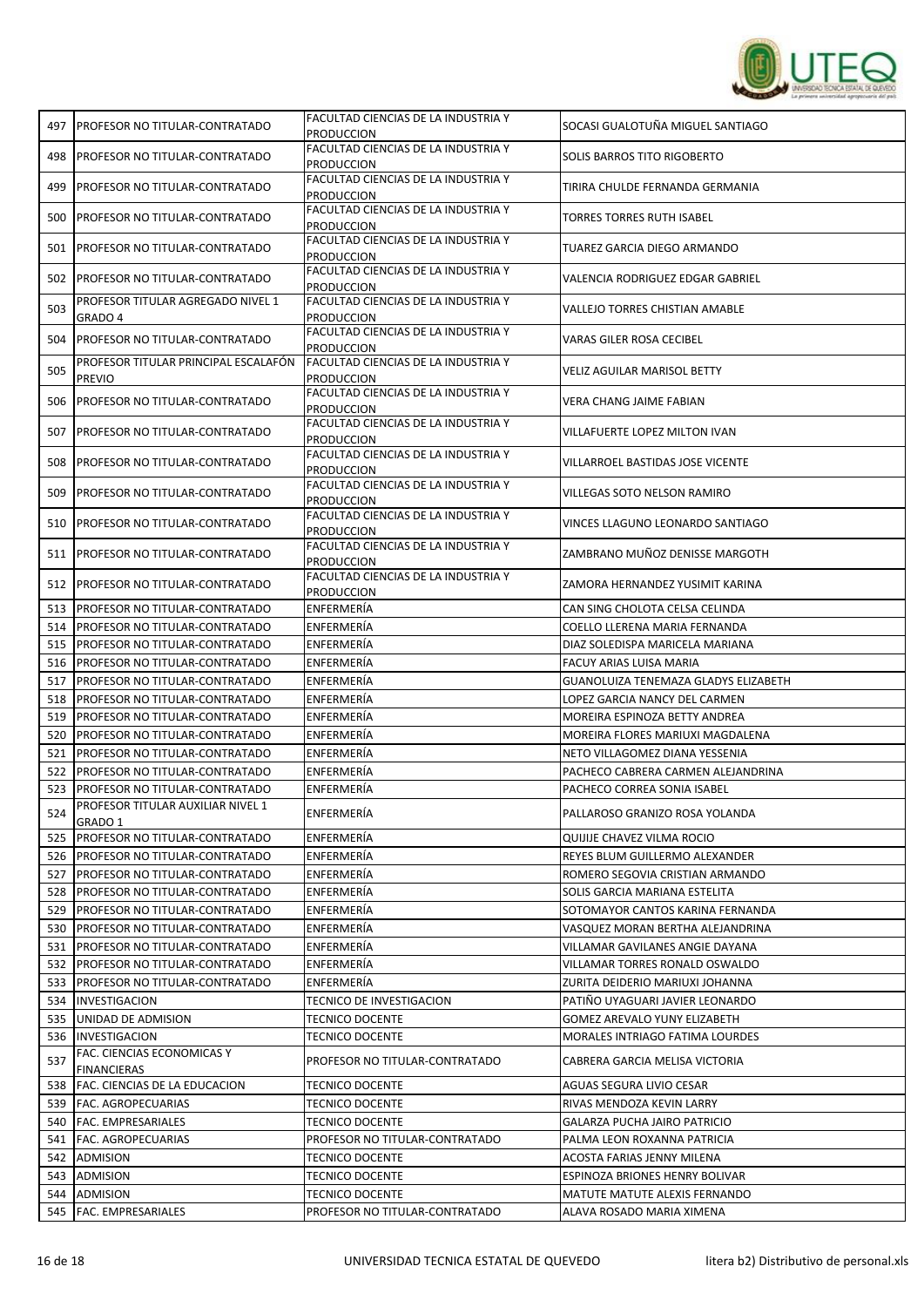

|     | 546 ADMISION                                                 | <b>TECNICO DOCENTE</b>                         | ALCIVAR SALTOS MARITZA ELIZABETH     |
|-----|--------------------------------------------------------------|------------------------------------------------|--------------------------------------|
| 547 | <b>FACULTAD DE LA SALUD</b>                                  | PROFESOR NO TITULAR-CONTRATADO                 | MOLINA ARGUDO FERNANDO ANTONIO       |
| 548 | <b>FACULTAD DE LA SALUD</b>                                  | PROFESOR NO TITULAR-CONTRATADO                 | <b>ACURIO BARRE SOLANGE LISSETH</b>  |
| 549 | FACULTAD DE LA SALUD                                         | PROFESOR NO TITULAR-CONTRATADO                 | MACIAS SANCHEZ KAREN GABRIELA        |
| 550 | <b>FACULTAD AGROPECUARIAS</b>                                | TECNICO DOCENTE                                | ESTUPIÑAN LINCE MARIA LORENA         |
| 551 | FACULTAD AGROPECUARIAS                                       | TECNICO DOCENTE                                | PASTOR ROMERO KARINA SUSANA          |
| 552 | FAC. EMPRESARIALES                                           | <b>TECNICO DOCENTE</b>                         | VELEZ MENDOZA JIMMY FRANCISCO        |
| 553 | <b>FAC. AGROPECUARIAS</b>                                    | PROFESOR NO TITULAR-CONTRATADO                 | <b>HEREDIA RENGIFO MARCO GERARDO</b> |
| 554 | FAC. EMPRESARIALES                                           | PROFESOR NO TITULAR-CONTRATADO                 | LITTUMA MONCAYO HERNAN ROBERTO       |
| 555 | FACULTAD DE CIENCIAS DE LA INDUSTRIA Y<br>PRODUCCIÓN         | PROFESOR NO TITULAR-CONTRATADO                 | HEREDIA MOYANO SANDRA FABIOLA        |
| 556 | FAC. DE CIENCIAS SOCIALES ECONOMICAS Y<br><b>FINANCIERAS</b> | PROFESOR NO TITULAR-CONTRATADO                 | GUERRERO BAUTISTA LEONARDO FLAVIO    |
| 557 | <b>FAC. INGENIERIA</b>                                       | PROFESOR NO TITULAR-CONTRATADO                 | TAIPE QUILLIGANA SILVIA VIRGINIA     |
| 558 | <b>FAC. INGENIERIA</b>                                       | PROFESOR NO TITULAR-CONTRATADO                 | DE LA TORRE MACIAS ANDRES ALEXANDER  |
| 559 | <b>FACULTAD AGROPECUARIAS</b>                                | PROFESOR NO TITULAR-CONTRATADO                 | JALCA ZAMBRANO IVONNE ROCIO          |
| 560 | FAC. DE CIENCIAS SOCIALES ECONOMICAS Y<br><b>FINANCIERAS</b> | PROFESOR NO TITULAR-CONTRATADO                 | ABRIL RUIZ IVETH CAROLINA            |
| 561 | <b>RELACIONES PUBLICAS</b>                                   | ANALISTA DE TECNOLOGIAS DE LA<br>INFORMACION 1 |                                      |
| 562 | <b>COMPRAS PUBLICAS</b>                                      | ANALISTA DE COMPRAS PUBLICA 1                  |                                      |
| 563 | <b>BIBLIOTECA</b>                                            | <b>BIBLIOTECARIA</b>                           |                                      |
| 564 | <b>COMPRAS PUBLICAS</b>                                      | ANALISTA DE COMPRAS PUBLICA 1                  |                                      |
| 565 | <b>RELACIONES PUBLICAS</b>                                   | ANALISTA DE TECNOLOGIAS DE LA<br>INFORMACION 1 |                                      |
| 566 | <b>PRESUPUESTO</b>                                           | ASISTENTE DE PRESUPUESTO                       |                                      |
| 567 | <b>FACULTAD CIENCIAS DE LA SALUD</b>                         | OFICINISTA                                     |                                      |
| 568 | <b>TESORERIA</b>                                             | TESORERO GENERAL                               |                                      |
| 569 | <b>TECNICO DOCENTE</b>                                       | UNIDAD DE ADMISIÓN Y NIVELACIÓN                | ALBAN MOYANO MIRYAM NOEMI            |
| 570 | <b>TECNICO DOCENTE</b>                                       | UNIDAD DE ADMISIÓN Y NIVELACIÓN                | ALBIÑO ORTEGA MILTON MIGUEL          |
| 571 | <b>TECNICO DOCENTE</b>                                       | UNIDAD DE ADMISIÓN Y NIVELACIÓN                | ALVARADO PINCAY BERTHA MARIELA       |
| 572 | <b>TECNICO DOCENTE</b>                                       | UNIDAD DE ADMISIÓN Y NIVELACIÓN                | BATISTA CASACO AIME ROSARIO          |
| 573 | <b>TECNICO DOCENTE</b>                                       | UNIDAD DE ADMISIÓN Y NIVELACIÓN                | CABRERA MOREIRA JOEL DAVID           |
| 574 | <b>TECNICO DOCENTE</b>                                       | UNIDAD DE ADMISIÓN Y NIVELACIÓN                | CAMACHO REYES RONALD DURVANNY        |
| 575 | <b>TECNICO DOCENTE</b>                                       | UNIDAD DE ADMISIÓN Y NIVELACIÓN                | CANO INTRIAGO JUAN CARLOS            |
| 576 | <b>TECNICO DOCENTE</b>                                       | UNIDAD DE ADMISIÓN Y NIVELACIÓN                | CARRILLO VALENCIA MARIA LETICIA      |
| 577 | <b>TECNICO DOCENTE</b>                                       | UNIDAD DE ADMISIÓN Y NIVELACIÓN                | CEDEÑO FUENTES OLGA PAOLA            |
| 578 | <b>TECNICO DOCENTE</b>                                       | UNIDAD DE ADMISIÓN Y NIVELACIÓN                | CHAMORRO PALACIOS ANGEL ANTONIO      |
| 579 | <b>TECNICO DOCENTE</b>                                       | UNIDAD DE ADMISIÓN Y NIVELACIÓN                | CHUSAN GARCIA LINDA PRISCILA         |
| 580 | <b>TECNICO DOCENTE</b>                                       | UNIDAD DE ADMISIÓN Y NIVELACIÓN                | COELLO LEON LUCIANA VITALINA         |
| 581 | <b>TECNICO DOCENTE</b>                                       | UNIDAD DE ADMISIÓN Y NIVELACIÓN                | CULCAY VELIZ MARIASOL BELEN          |
| 582 | <b>TECNICO DOCENTE</b>                                       | UNIDAD DE ADMISIÓN Y NIVELACIÓN                | FLORES JAEN MIREYA PATRICIA          |
| 583 | <b>TECNICO DOCENTE</b>                                       | UNIDAD DE ADMISIÓN Y NIVELACIÓN                | FLORES ORTIZ WILSON ALEJANDRO        |
| 584 | <b>TECNICO DOCENTE</b>                                       | UNIDAD DE ADMISIÓN Y NIVELACIÓN                | JACHO SANCHEZ IVAN RODOLFO           |
| 585 | <b>TECNICO DOCENTE</b>                                       | UNIDAD DE ADMISIÓN Y NIVELACIÓN                | JIMENEZ ICAZA MANUEL GREGORIO        |
| 586 | <b>TECNICO DOCENTE</b>                                       | UNIDAD DE ADMISIÓN Y NIVELACIÓN                | LABORDE MEZA JESSENIA LORENA         |
| 587 | <b>TECNICO DOCENTE</b>                                       | UNIDAD DE ADMISIÓN Y NIVELACIÓN                | LEAL MACIAS OSCAR DANIEL             |
| 588 | <b>TECNICO DOCENTE</b>                                       | UNIDAD DE ADMISIÓN Y NIVELACIÓN                | MATUTE PLAZA GABRIELA NATALIA        |
| 589 | <b>TECNICO DOCENTE</b>                                       | UNIDAD DE ADMISIÓN Y NIVELACIÓN                | MERIZALDE VELIZ DIANA CAROLINA       |
| 590 | <b>TECNICO DOCENTE</b>                                       | UNIDAD DE ADMISIÓN Y NIVELACIÓN                | MONGE GARCIA MARCELO GEOVANNY        |
| 591 | <b>TECNICO DOCENTE</b>                                       | UNIDAD DE ADMISIÓN Y NIVELACIÓN                | MOREJON CENTENO MAURICIO RENATO      |
| 592 | <b>TECNICO DOCENTE</b>                                       | UNIDAD DE ADMISIÓN Y NIVELACIÓN                | MORENO SUQUILANDA EDGAR ALAN         |
| 593 | <b>TECNICO DOCENTE</b>                                       | UNIDAD DE ADMISIÓN Y NIVELACIÓN                | NARVAEZ ALDAZ CHRISTIAN GIOVANNY     |
| 594 | <b>TECNICO DOCENTE</b>                                       | UNIDAD DE ADMISIÓN Y NIVELACIÓN                | NOVILLO CELLERI JOHNNY ENRIQUE       |
| 595 | <b>TECNICO DOCENTE</b>                                       | UNIDAD DE ADMISIÓN Y NIVELACIÓN                | ORTEGA CABRERA RUDY IVONNE           |
| 596 | <b>TECNICO DOCENTE</b>                                       | UNIDAD DE ADMISIÓN Y NIVELACIÓN                | PEÑAFIEL VILLARREAL GEOVANNA PAOLA   |
| 597 | <b>TECNICO DOCENTE</b>                                       | UNIDAD DE ADMISIÓN Y NIVELACIÓN                | PEÑAHERRERA CHANG CRISTOBAL PUYI     |
| 598 | <b>TECNICO DOCENTE</b>                                       | UNIDAD DE ADMISIÓN Y NIVELACIÓN                | PIÑEIRO VIVAS TATIANA CECILIA        |
| 599 | <b>TECNICO DOCENTE</b>                                       | UNIDAD DE ADMISIÓN Y NIVELACIÓN                | PLAZA ORMAZA LUIS ARTURO             |
| 600 | <b>TECNICO DOCENTE</b>                                       | UNIDAD DE ADMISIÓN Y NIVELACIÓN                | REAL GOYA GUSTAVO ENRIQUE            |
| 601 | <b>TECNICO DOCENTE</b>                                       | UNIDAD DE ADMISIÓN Y NIVELACIÓN                | RECALDE AGUILAR LUGARDA MARIA        |
| 602 | <b>TECNICO DOCENTE</b>                                       | UNIDAD DE ADMISIÓN Y NIVELACIÓN                | ROSADO LOZANO DIEGO ARMANDO          |
| 603 | <b>TECNICO DOCENTE</b>                                       | UNIDAD DE ADMISIÓN Y NIVELACIÓN                | SANDOVAL CUJI MONICA MARIA           |
|     |                                                              |                                                |                                      |